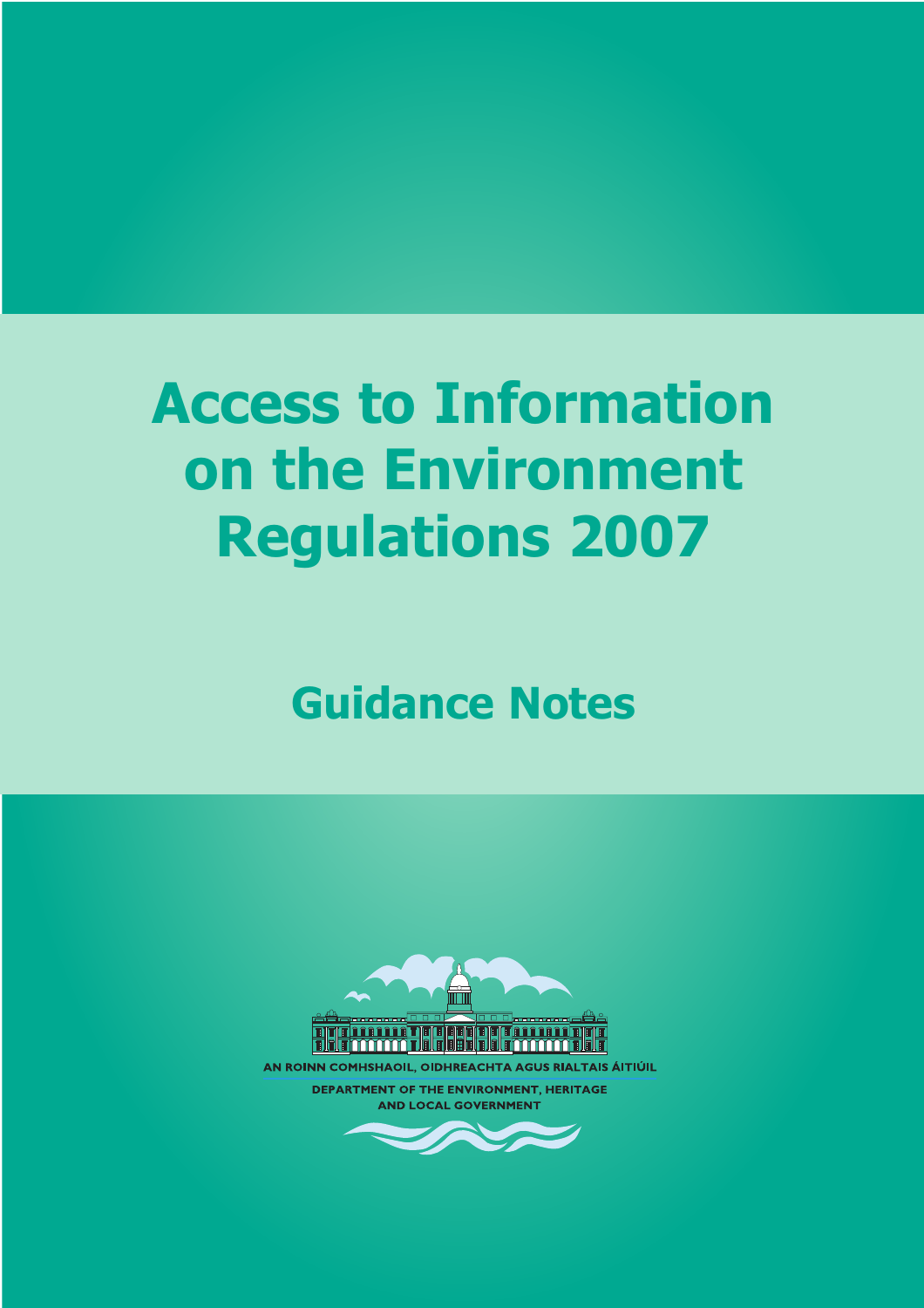Printed on environmentally friendly paper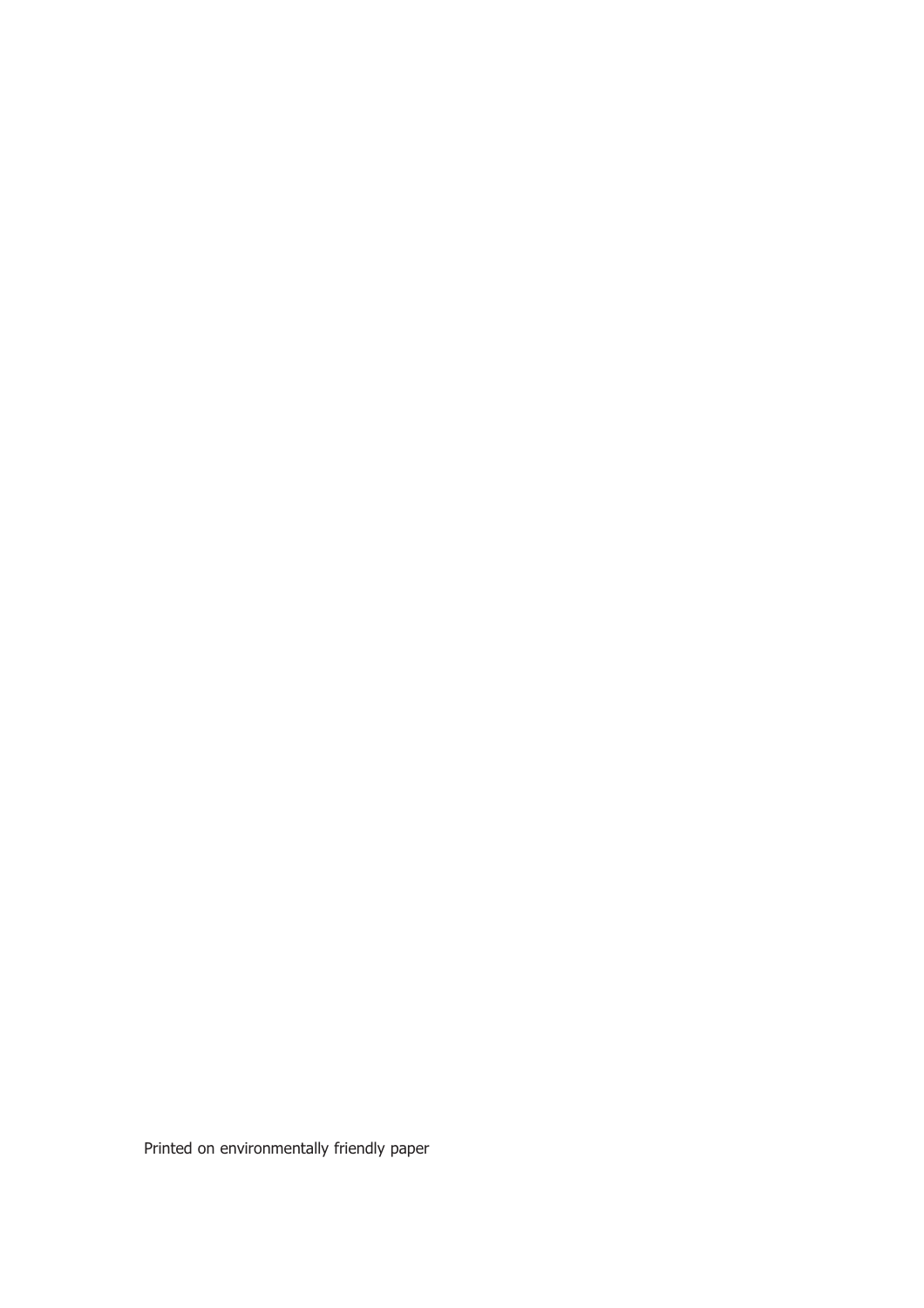**European Communities (Access to Information on the Environment) Regulations 2007 (S.I. No. 133 of 2007)**

## **Guidance for Public Authorities and others in relation to implementation of the Regulations**

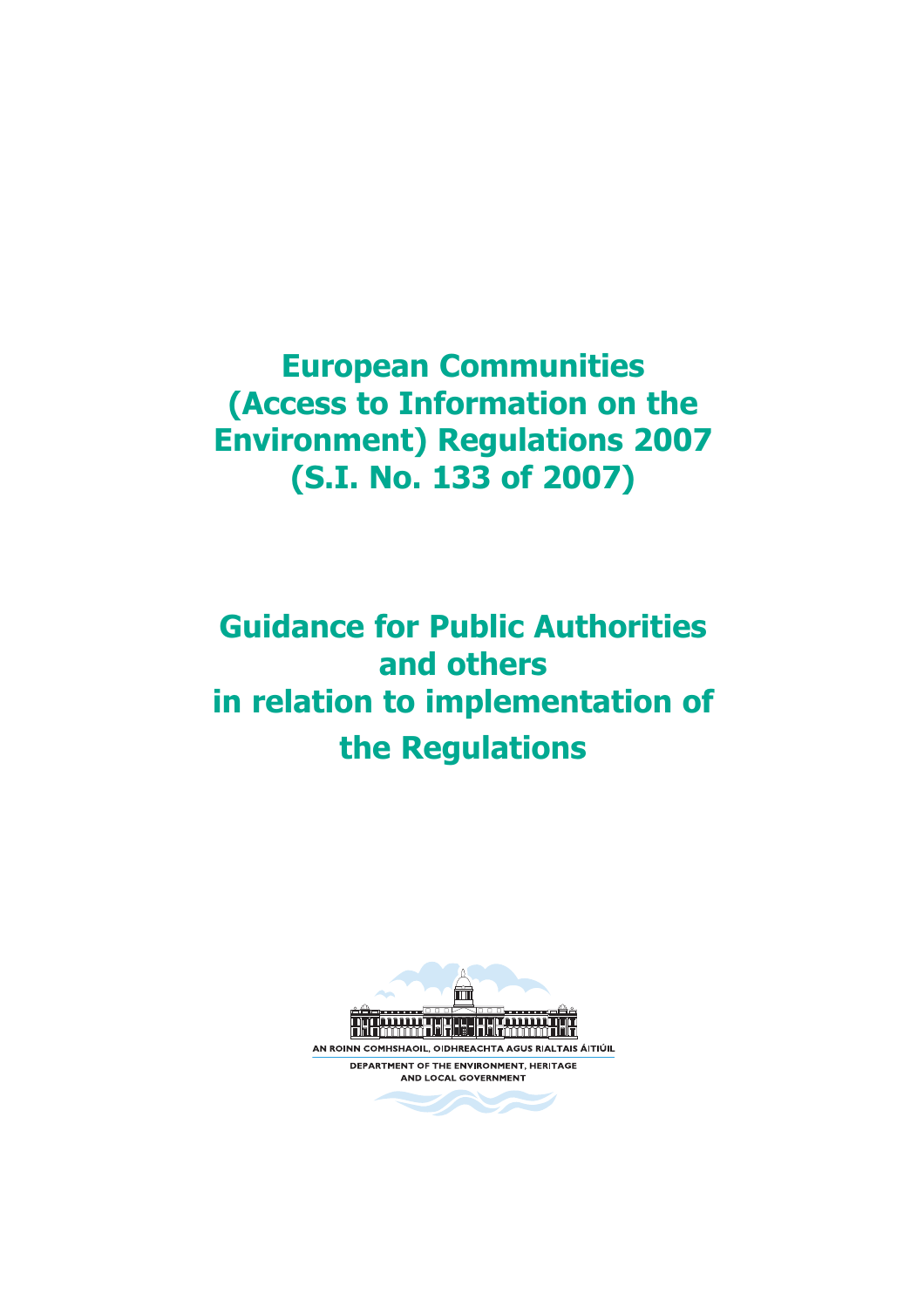© Government of Ireland 2007

BAILE ÁTHA CLIATH ARNA FHOILSIÚ AG OIFIG AN tSOLÁTHAIR Le ceannach díreach ón OIFIG DHÍOLTA FOILSEACHÁN RIALTAIS TEACH SUN ALLIANCE, SRÁID THEACH LAIGHEAN, BAILE ÁTHA CLIATH 2, nó tríd an bpost ó FOILSEACHÁIN RIALTAIS, AN RANNÓG POST-TRÁCHTA, 51 FAICHE STIABHNA, BAILE ÁTHA CLIATH 2, (Teil: 01 - 6476834/35/36/37; Fax: 01 - 6476843) nó trí aon díoltóir leabhar.

> $\overline{\phantom{a}}$ DUBLIN

PUBLISHED BY THE STATIONERY OFFICE To be purchased directly from the GOVERNMENT PUBLICATIONS SALE OFFICE SUN ALLIANCE HOUSE, MOLESWORTH STREET, DUBLIN 2, or by mail order from GOVERNMENT PUBLICATIONS, POSTAL TRADE SECTION, 51 ST. STEPHEN'S GREEN, DUBLIN 2, (Tel: 01 - 6476834/35/36/37; Fax: 01 - 6476843) or through any bookseller.

 $\overline{\phantom{a}}$ 

€5.00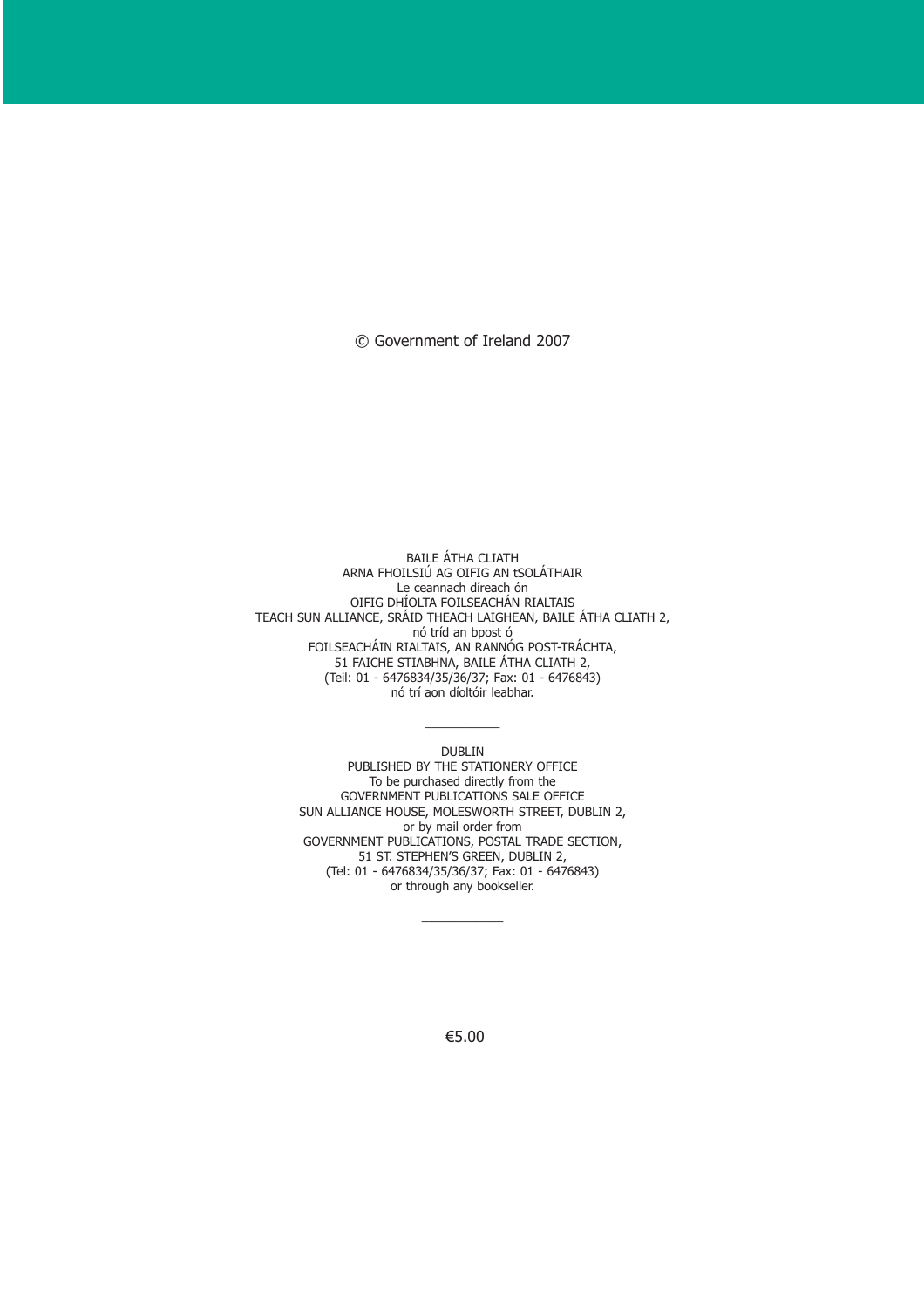#### **European Communities (Access to Information on the Environment) Regulations 2007 (S.I. No. 133 of 2007)**

#### **Guidance for Public Authorities and others in relation to implementation of the Regulations**

#### **Introduction**

These Guidelines have been issued by the Minister for the Environment, Heritage and Local Government under Article 14 of the European Communities (Access to Information on the Environment) Regulations 2007, (S.I. No. 133). Under this Article, public authorities are obliged to take account of these Guidelines in performing their functions under the Regulations. Nonetheless, the Guidelines do not purport to be a legal interpretation of the Regulations.

While the Guidelines have been drafted principally for the benefit of public authorities who hold environmental information, they should also be of benefit to the general public and others who wish to exercise their rights to access environmental information.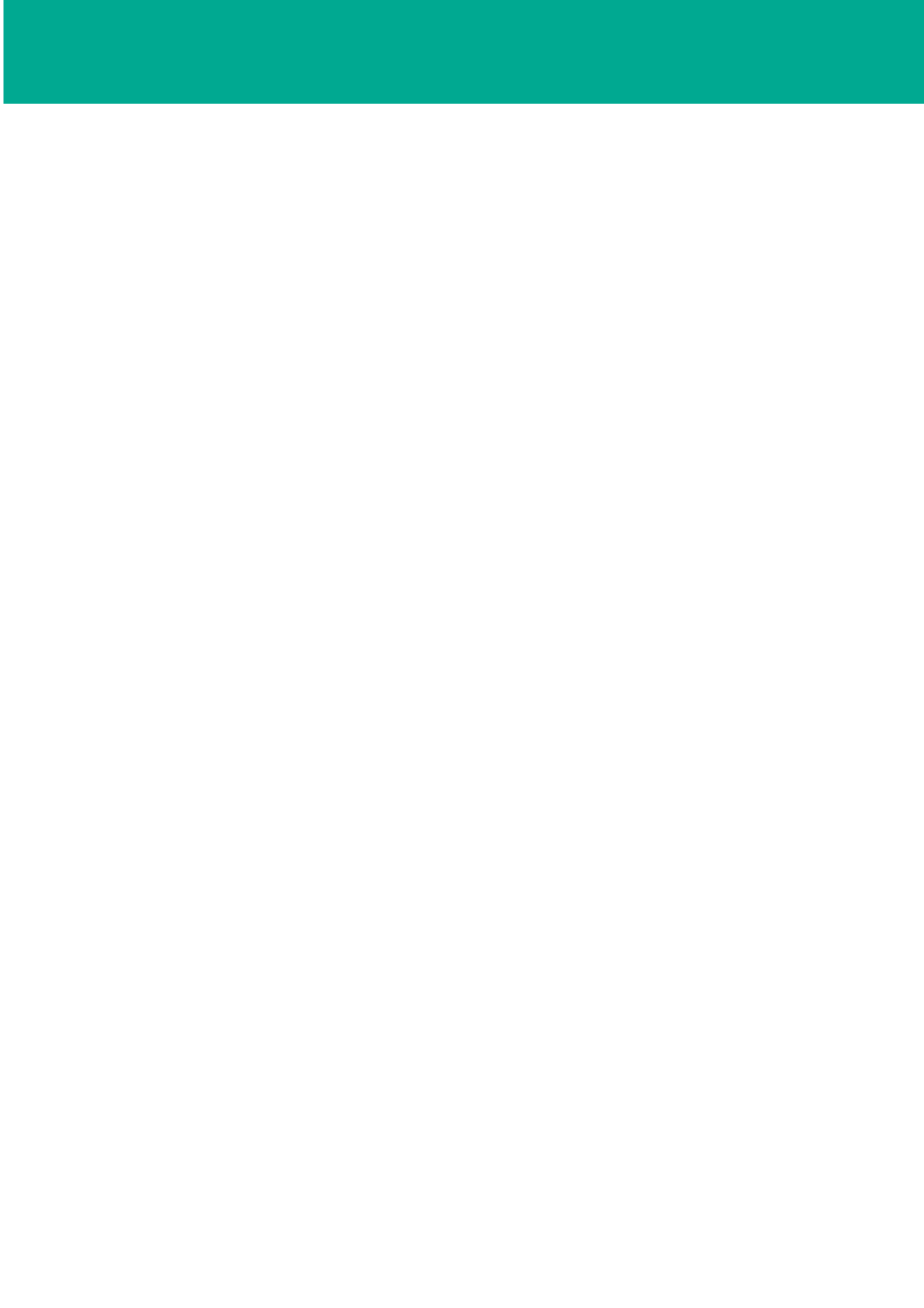## **Contents**

### **Page**

| <b>Section 1</b>  | Background to EU Directive and               |    |
|-------------------|----------------------------------------------|----|
|                   | transposing Regulations                      | 7  |
| <b>Section 2</b>  | Freedom of Information legislation           | 9  |
| <b>Section 3</b>  | <b>Relevant Public Authorities</b>           | 10 |
| <b>Section 4</b>  | <b>Status of AIE Guidelines</b>              | 11 |
| <b>Section 5</b>  | Main provisions of the Regulations           | 12 |
| <b>Section 6</b>  | Discoverable information                     | 15 |
| <b>Section 7</b>  | <b>General duties of Public Authorities</b>  | 16 |
| <b>Section 8</b>  | Requests for environmental information       | 19 |
| <b>Section 9</b>  | Dealing with requests                        | 20 |
| <b>Section 10</b> | Grounds for refusing requests for            |    |
|                   | information - general points                 | 21 |
| <b>Section 11</b> | Grounds that mandate a refusal               | 22 |
| <b>Section 12</b> | Discretionary grounds for refusal            | 24 |
| <b>Section 13</b> | Incidental provisions relating to refusal of |    |
|                   | information                                  | 27 |
| <b>Section 14</b> | Internal review                              | 29 |
| <b>Section 15</b> | <b>Appeals</b>                               | 30 |
| <b>Section 16</b> | <b>Fees</b>                                  | 33 |
| <b>Section 17</b> | Information policy statement/notices         | 35 |
|                   | to employees                                 |    |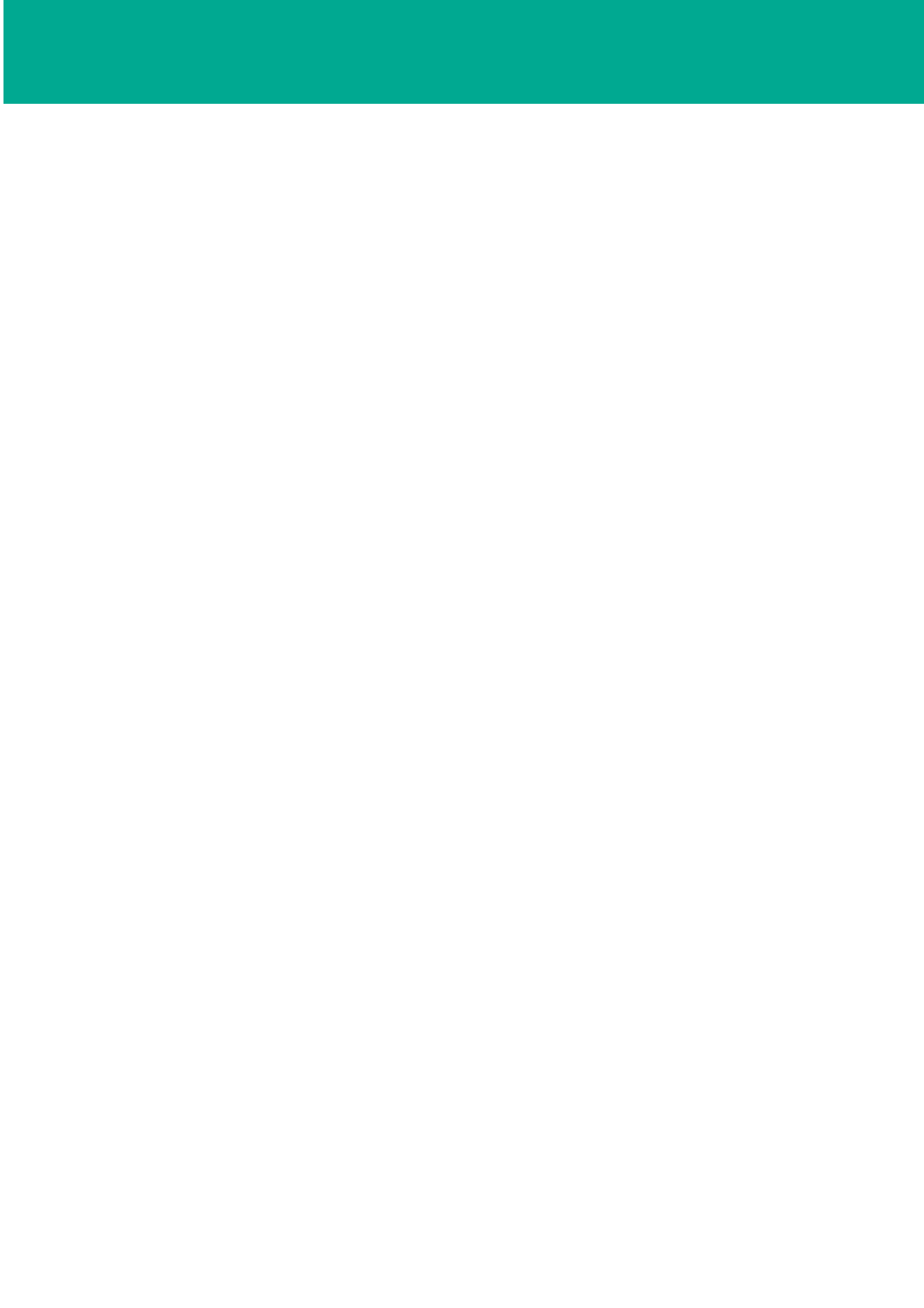#### **1. Background to EU Directive and transposing Regulations**

- **1.1** Directive 2003/4/EC of the European Parliament and of the Council on public access to environmental information (the AIE Directive)<sup>1</sup> provides that, subject to certain exceptions, information relating to the environment held by, or for, a public authority must be made available on request to any person without that person having to state an interest.
- **1.2** The AIE Directive was adopted by the EU to give effect to one part of the 1998 UNECE Convention on Access to Information, Public Participation in Decision-making and Access to Justice in Environmental Matters (the 'Aarhus' Convention). Its provisions are designed to align relevant legislation in EU Member States with that Convention. Article 1 of the AIE Directive sets out its core objectives:
	- "(a) to guarantee the right of access to environmental information held by or for public authorities and to set out the basic terms and conditions of, and practical arrangements for, its exercise, and
	- (b) to ensure that, as a matter of course, environmental information is progressively made available and disseminated to the public in order to achieve the widest possible systematic availability and dissemination to the public of environmental information."

The Aarhus Convention - and, by implication, the AIE Directive – takes as its starting point the premise that people have a right to live in a clean environment and that a comprehensive regime of access to environmental information is one way in which each Member State can vindicate this basic right.

**1.3** Legislation providing for access to information on the environment has existed in the EU and in Ireland for over a decade.<sup>2</sup> The European Communities (Access to Information on the Environment) Regulations 2007 (S.I No. 133 of 2007)(the AIE Regulations), forms part of a

<sup>1</sup> Directive 2003/4/EC of the European Council and of the Parliament of 28 January 2003 on public access to environmental information and repealing Council Directive 90/313/EEC.

<sup>&</sup>lt;sup>2</sup> Access to information on the Environment S.I. 125 of 1998; Access to information on the Environment S.I. 185 of 1996 and Access to Information on the Environment S.I. No. 133 of 1993. These Regulations all interact with the previous EU Directive (90/313/EEC).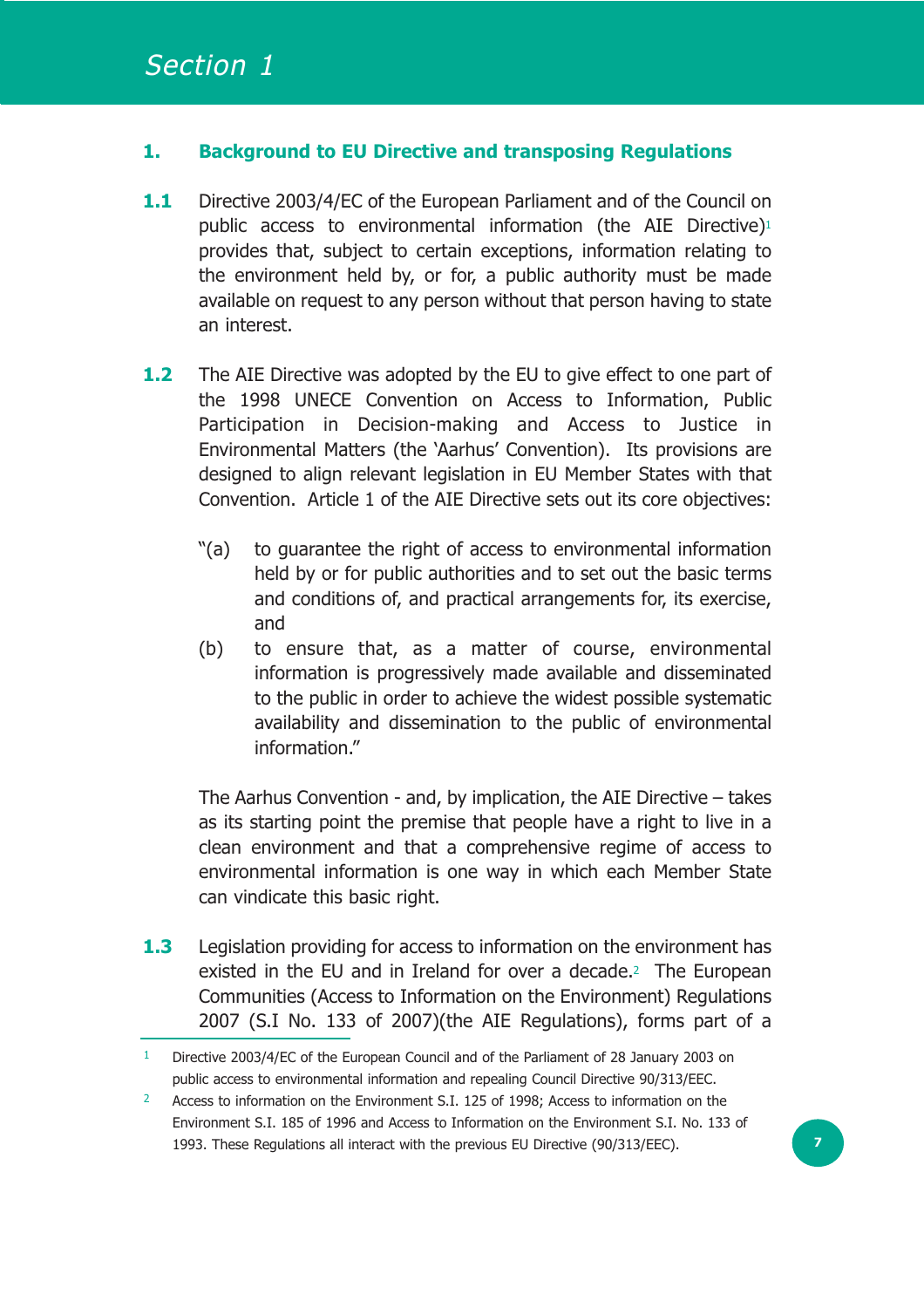legislative package that will secure compliance with Ireland's commitments under the 'Aarhus Convention' and transpose the AIE Directive into Irish law.

- **1.4** In Ireland, the principle of public access to information generally, including information on the environment, has been accepted for some time past. It has been carried into effect by regulations on access to information on the environment and by the Freedom of Information Acts. Many public bodies have environmental functions to perform. A well-informed public will promote the effective and timely discharge of these functions. The enhanced provisions of the new AIE Regulations are intended to give added impetus to this.
- **1.5** The AIE Regulations replace the European Communities Act, 1972 (Access to Information on the Environment) Regulations, 1998 (S.I. No. 125 of 1998). The AIE Regulations also transpose the 2003 AIE Directive; this Directive replaced Council Directive 90/313/EEC which was the previous EU instrument providing for access to environmental information.
- **1.6** The AIE Regulations in giving effect to the AIE Directive provide, inter alia, for a wider definition of environmental information than existed previously, and introduce a formal appeals procedure for access to information on the environment. These Regulations also oblige public authorities to be proactive in disseminating environmental information to the public.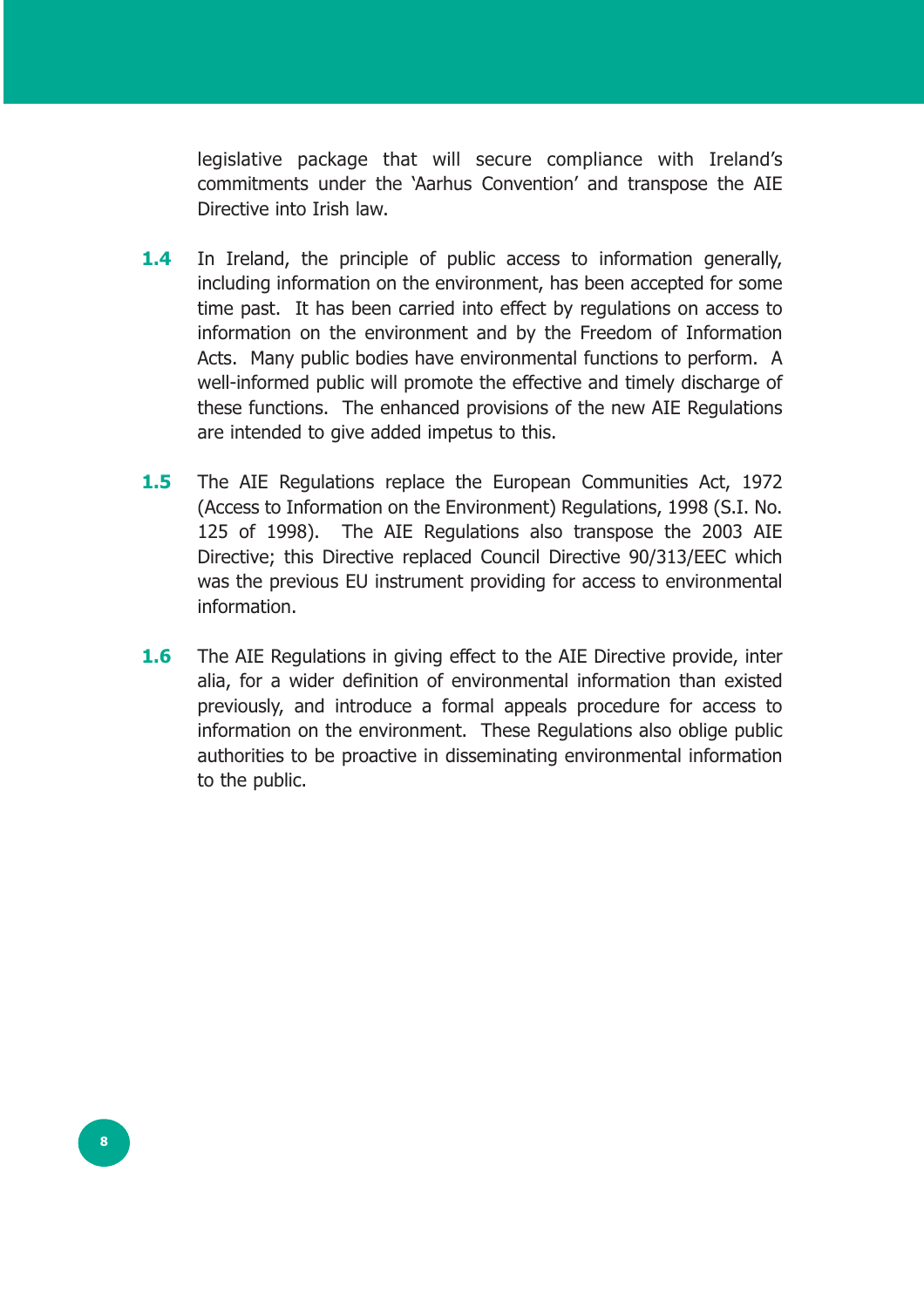#### **2. Freedom of Information legislation**

- **2.1** The Freedom of Information (FoI) Act 1997 (as amended by the Freedom of Information (Amendment) Act 2003) was pre-dated by the relevant European and domestic AIE legislation that has been in place since 1990 and 1993 respectively. The FoI Act enacted in 1997 has operated in parallel with the AIE legislative code since that time, and both legislative codes have operated as fully distinct and separate systems.
- **2.2** In effect, two legislative codes have been available since 1997 for accessing environmental information: the FoI Acts and the AIE Regulations. This basic structure will remain in place for the future. The AIE Directive (2003/4/EC) cannot adequately be transposed by means (or as a sub-set) of FoI legislation. While the two legislative codes are broadly similar (with respect to environmental information), the AIE Directive is in the form of framework legislation while the FoI code is much more detailed and specific in its provisions. Public authorities must take into account the differences between the AIE Regulations and the FoI Acts when implementing both systems. Among the significant differences between the two codes, are the following:
	- **•** A wider range of public authorities is covered by the AIE Regulations than by the FoI legislation,
	- **•** There are material differences in the grounds under which access to information can be refused under the two legislative codes.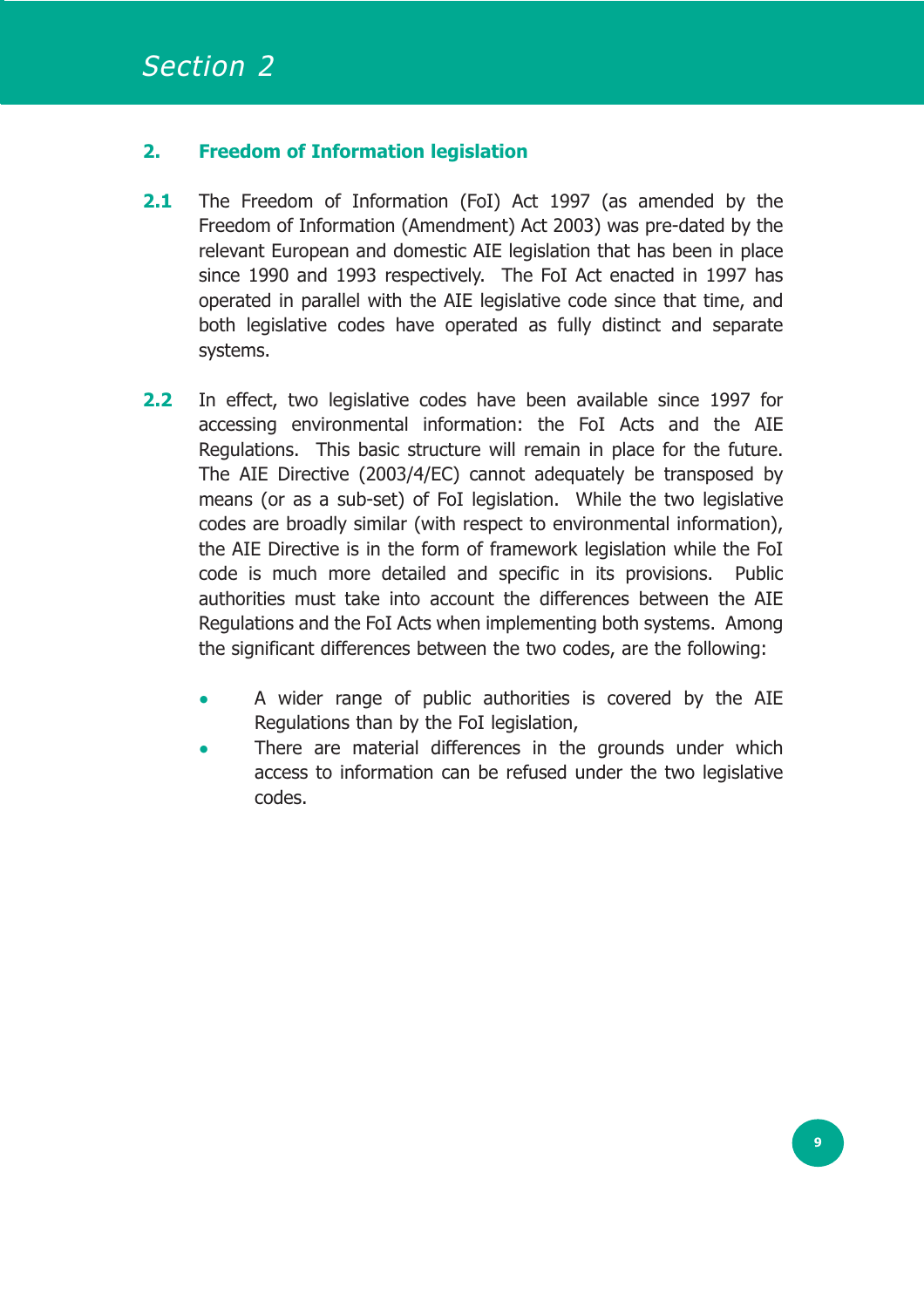#### **3. Relevant Public Authorities**

- **3.1** The AIE Regulations apply to "public authorities" as defined in Article 3 of the Regulations. A "public authority" is broadly defined to encompass all bodies that have a role in public administration and that possess environmental information. It is important to note that this definition is wider in scope than the definition of "public body" in the FoI Acts. The AIE Regulations elaborate somewhat on the definition provided in the Directive but, unlike FoI legislation, there is not a list of the individual "public authorities" to which the Regulations apply.
- **3.2** While it is not practical to list individually all the public authorities to which the AIE Regulations apply, it is sufficient to flag here that such a list would include all authorities exercising "public administrative functions and responsibilities, and possessing environmental information". In particular, and as was the case under the 1998 AIE Regulations, commercial semi-state bodies come within the remit of the AIE Regulations to the extent that they satisfy the above conditions. Ultimately, in the event that a person seeking environmental information does not receive the information requested on the basis that the body or organisation from whom the information is requested contends that it is not a "public authority" within the meaning of the AIE Regulations, that person will be able to exercise a right of appeal to the Commissioner for Environmental Information under Article 12 (and in conjunction with Article 11(5)(a)).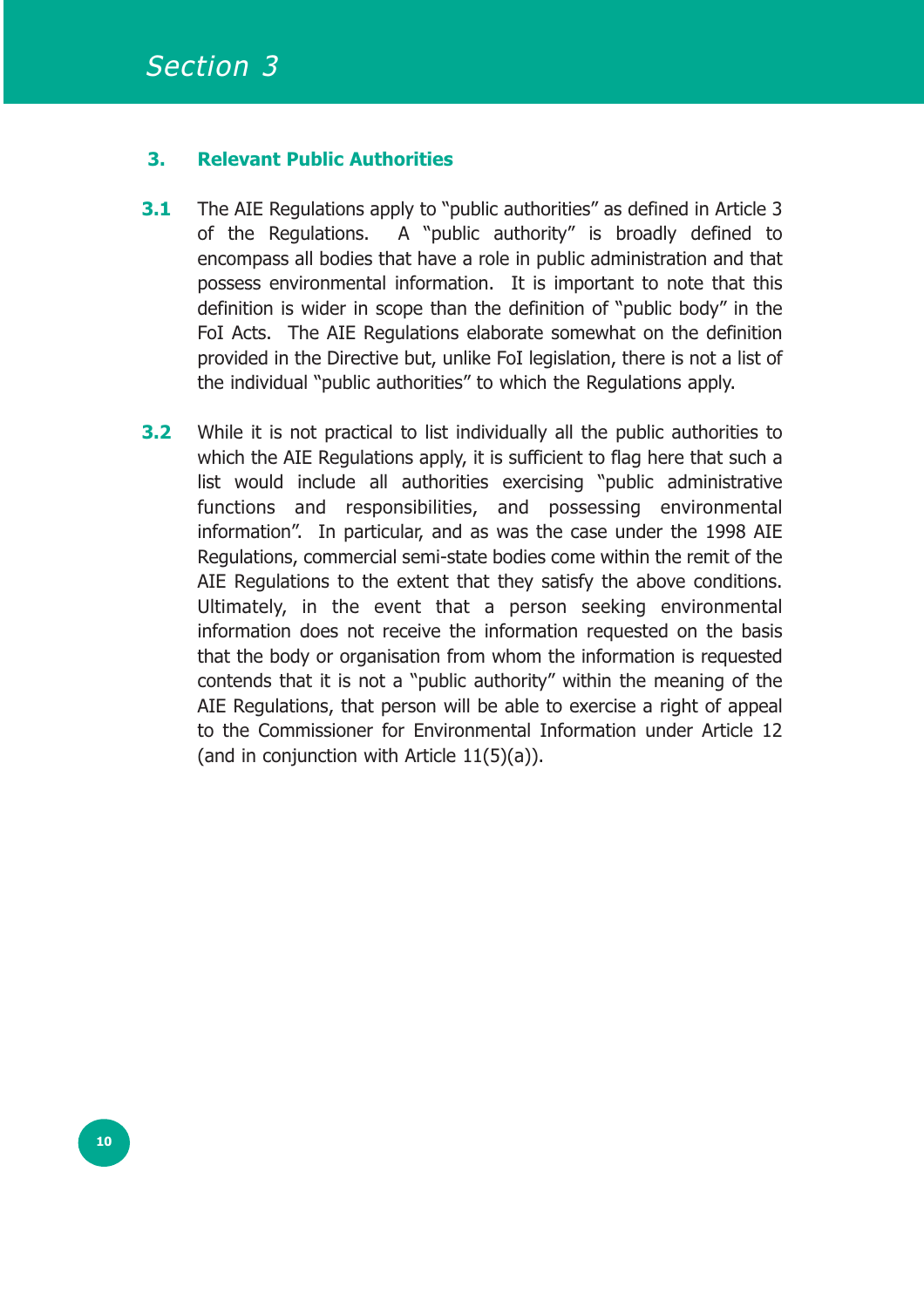#### **4. Status of AIE Guidelines**

These Guidelines do not purport either to be exhaustive or to offer a legal interpretation. They are intended principally to provide assistance to public authorities on the implementation of the AIE Regulations. They should also be useful to applicants who wish to access environmental information from public authorities. The Guidelines are issued under Article 14 of the AIE Regulations; this article empowers the Minister to make such guidelines and requires public authorities to have regard to them in performing their functions under the Regulations.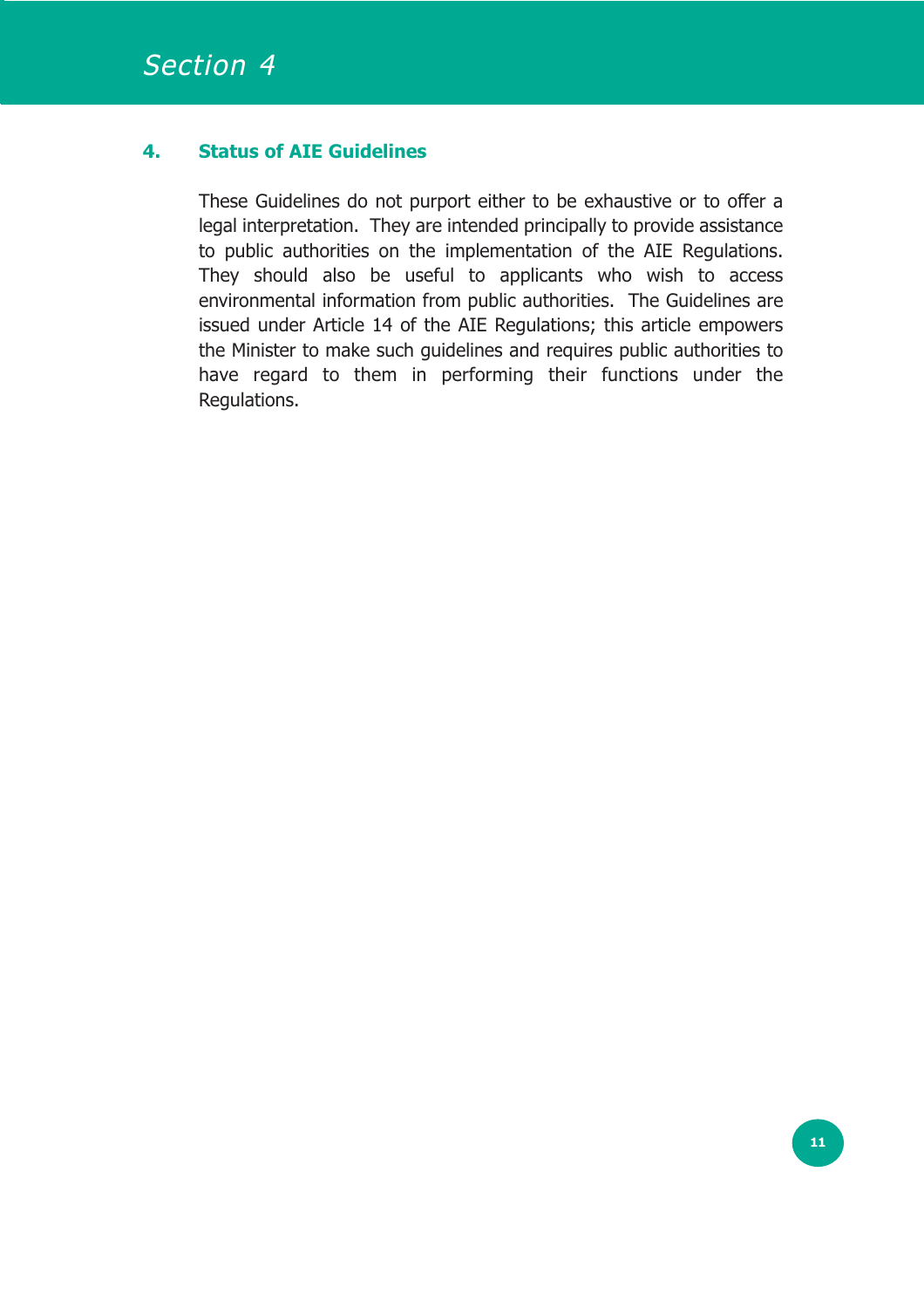#### **5. Main provisions of the Regulations**

#### **5.1** Commencement

The European Communities (Access to Information on the Environment) Regulations 2007 have been made by the Minister for the Environment, Heritage and Local Government on 28 March, 2007 but will not take effect until 1 May, 2007. This interim period should allow public authorities to familiarise themselves with the AIE Regulations. The transitional arrangements specified in Article 2 provide that requests received before the coming into effect of the 2007 Regulations will continue to be dealt with under the 1998 AIE Regulations (S.I. No. 125 of 1998).

#### **5.2** Interpretation

Article 3 defines various terms used in the AIE Regulations. The definitions of "environmental information" and "public authorities" are especially significant.

#### **5.3** Definition of "environmental information"

The definition of "environmental information" (as set out in Article 3(1)) is fundamental in that it determines what environmental information comes within the remit of the AIE Regulations. The definition is deliberately wide in scope and comprehends an extensive range of information. It makes it clear that information may be held in any material form (including written, visual, aural or electronic), and the definition includes not just the environmental information produced or received by a public authority, but also comprehends such information held on behalf of the authority.

It is important to understand the basic concepts underpinning this definition and article  $3(1)(a)$ , (b) and (c), in particular, is fundamental to this:

- **•** paragraph (a) comprehends information on "the state of the elements of the environment" (e.g. "air and atmosphere, water, soil") – in other words, information pertaining to the state of the different environmental media;
- **•** paragraph (b) comprehends information on "factors" which might affect the elements of the environment as set out in the previous paragraph - and this includes substances, energy, **<sup>12</sup>**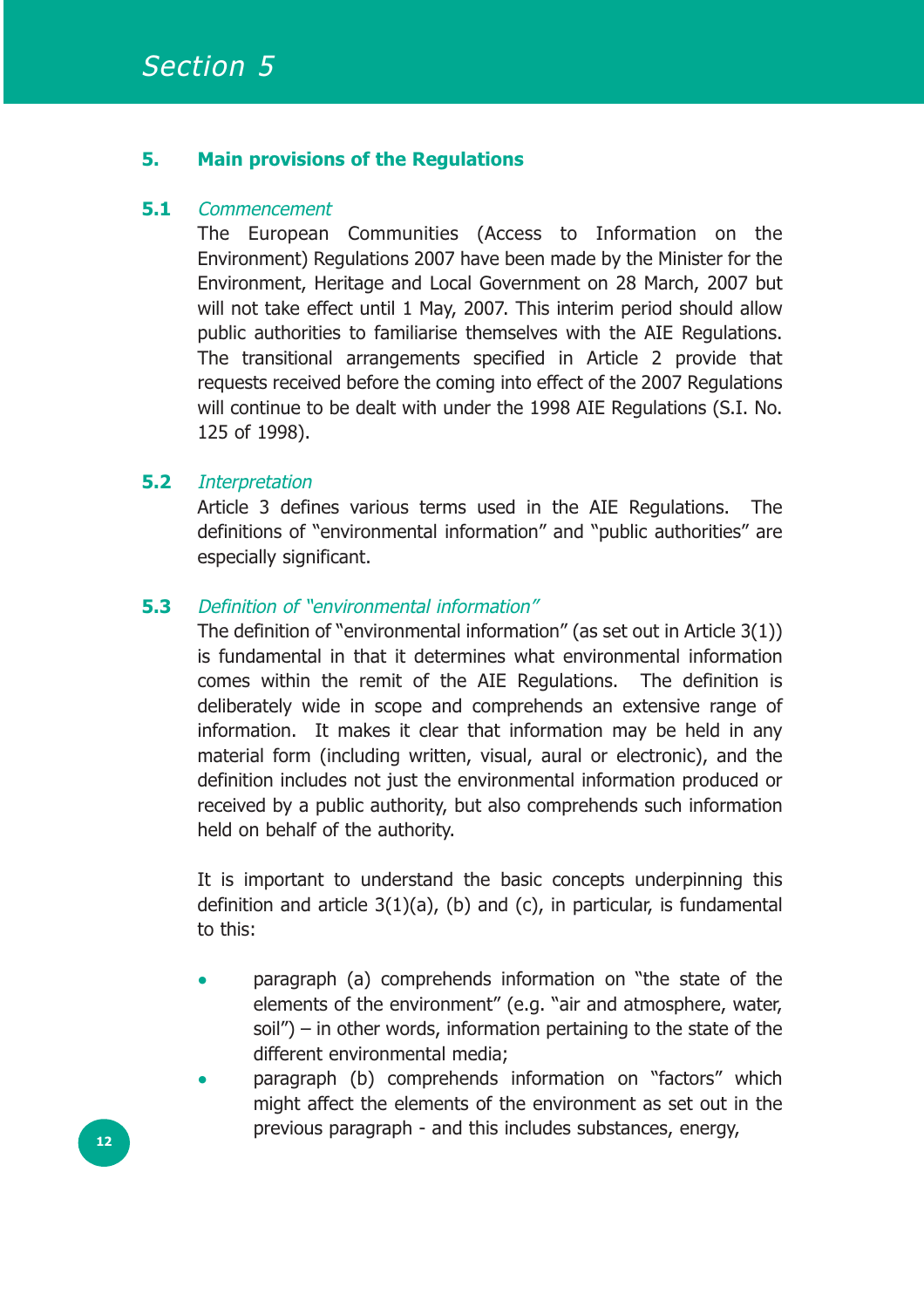noise, waste, emissions, discharges and other releases into the environment;

**•** paragraph (c) relates to information on items such as administrative measures, plans and programmes affecting or likely to affect (a) or (b) above and measures designed to protect the environment.

In summary, paragraphs (a), (b) and (c) include information on the state of the different environmental media, matters which are likely to affect them, and measures, plans or programmes which might affect the environmental media directly or indirectly.

Paragraphs (d) and (e) deal with reports on the implementation of environmental legislation, as well as information on cost benefit and economic analyses used in the context of administrative measures etc. as described in paragraph (c).

Paragraph (f) is important in that it extends the definition of "environmental information" to embrace human health, conditions of human life and certain aspects of the built environment in so far as they may be affected by the state of the different environmental media or, indirectly, through factors which affect those media. Thus, for example, where human health is affected by environmental pollution, information will be accessible under the AIE Regulations not only in relation to the pollutant/s and their environmental impact but also on its/their impact on human health (to the extent that these impacts are attributable to the pollutant/s). Similar considerations apply to social conditions and to certain built structures etc.

In summary, it will be seen from the above that the definition of environmental information is very comprehensive.

#### **5.4** Definition of "public authority"

As indicated at paragraph 3.2 above, "public authority" is broadly defined to comprehend all such bodies that have public administrative functions and that hold environmental information. The definition makes it clear that certain public bodies - such as Government Departments and local authorities - fall within the scope of the definition. The definition also makes it clear that bodies established by statute and certain companies established under the Companies Acts are comprehended by the definition. Broadly, it is intended to cover **<sup>13</sup>**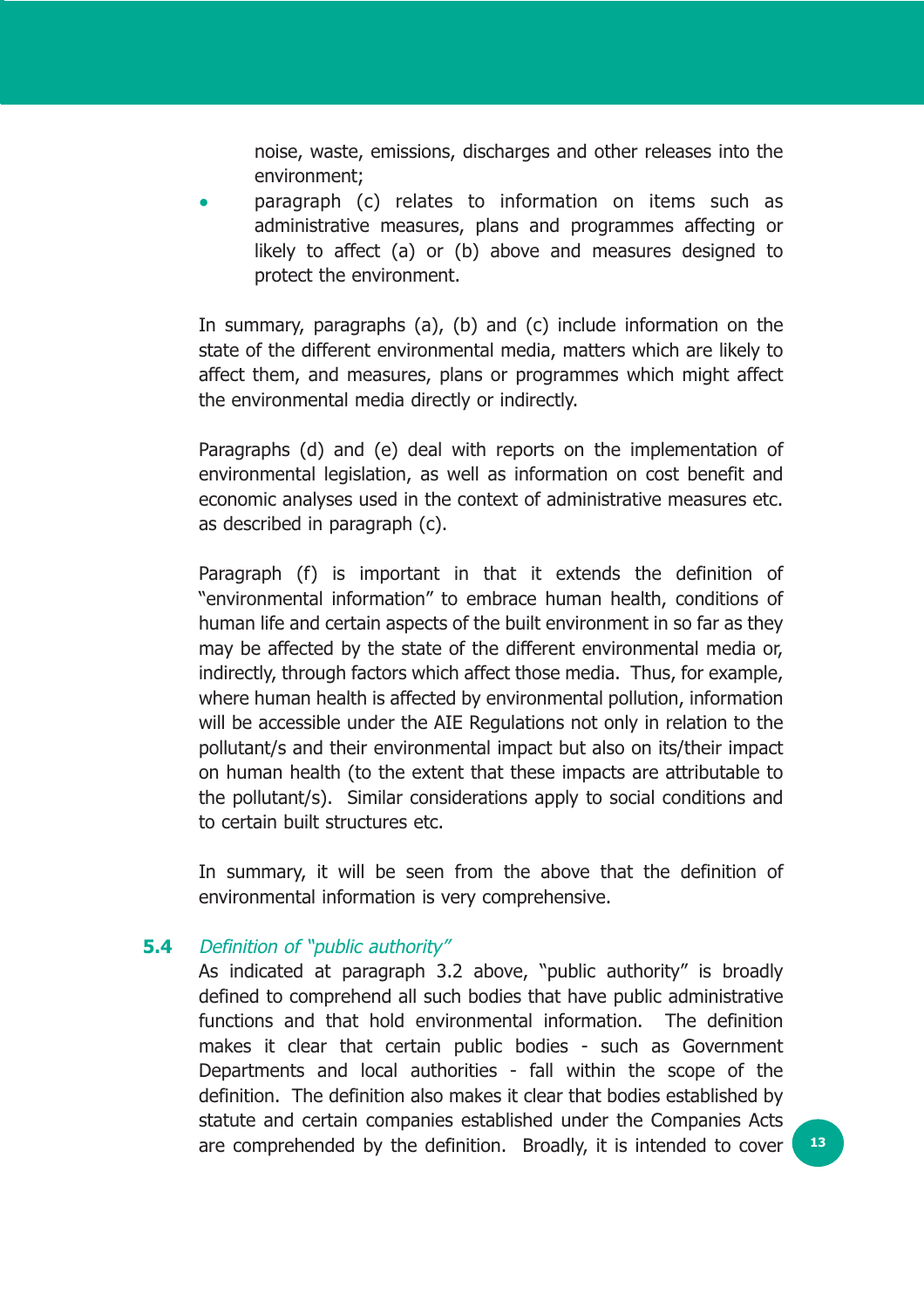bodies that are subsidiary public bodies and would include noncommercial and commercial semi-state bodies that perform public administrative functions and that hold environmental information.

- **5.5** When considering whether a public authority falls within the scope of the Regulations, it should be borne in mind that it is not necessary for the body or its agents to be directly or primarily involved in work of an environmental nature. If a public authority has public administrative functions and responsibilities (this is self-evident) and possesses environmental information, it satisfies the criteria specified in the AIE Regulations for falling within the definition of a "public authority".
- **5.6** It should also be noted that paragraph (c) of the definition refers to bodies under the control of a body specified in paragraphs (a) and (b). An example could be an organisation acting on an agency, contractual or other basis on behalf of a public authority - i.e. it performs functions or provides public services relating to the environment on behalf of its parent body.
- **5.7** In cases of dispute, where a body argues that it is not a public authority within the meaning of the AIE Regulations, a right of appeal exists to the Commissioner for Environmental Information (Article 12 in conjunction with Article 11(5)(a)) on the basis that the information sought was not provided.
- **5.8** Article 3(2) is very important and clarifies that the AIE Regulations will not apply to a public authority "when acting in a judicial or legislative capacity". It is suggested that "judicial…. capacity" refers, for example, to processes of determination (normally statutory in nature) which are open to the hearing of submissions from different parties, and where the authority concerned is required to act in a judicial manner. It is considered that "legislative capacity" will comprehend a public authority when involved in the preparation of legislative proposals for the Oireachtas, e.g. Government Departments and the Attorney General's Office, and the preparation and making of secondary legislation, e.g. regulations, orders and bye-laws whether made by central Government or other public authorities.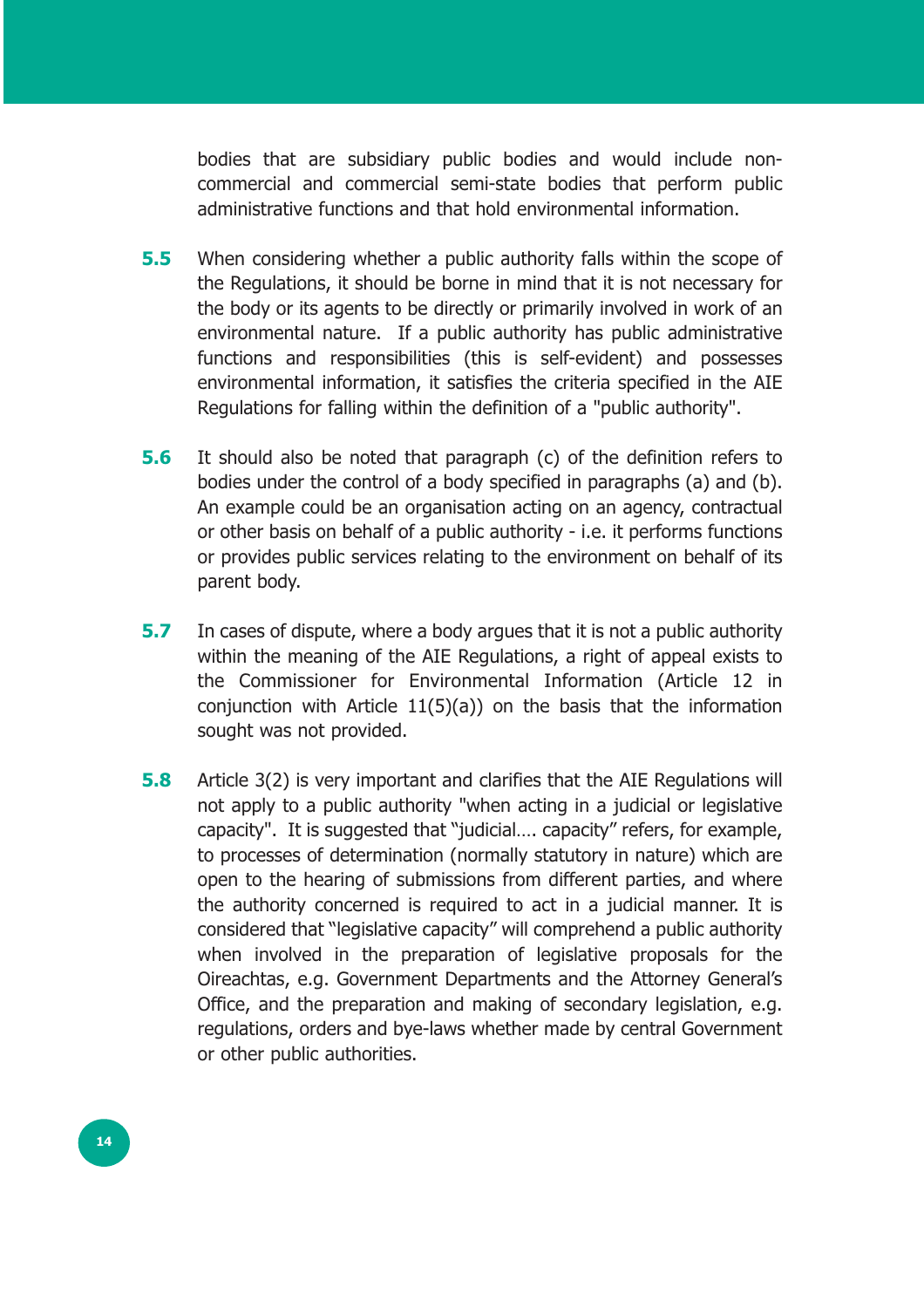#### **6. Discoverable information**

- **6.1** Article 4(1) provides that the AIE Regulations do not apply to environmental information that is required to be made available under any other statutory provision, for inspection or otherwise, to the public.
- **6.2** Article 4(1) should not be construed as comprehending information that might be accessible under the Freedom of Information Acts. A distinction should be drawn between information which is available from public authorities as of right (see preceding paragraph) and information which might be made available under another legislative code (such as FoI), but which may, or may not, be granted by the public authority.
- **6.3** The effect of Article 4(2) of the AIE Regulations is to ensure that any restrictions in the statutory provisions referred to (especially in relation to time limits within which registers can be inspected) will not operate so as to limit the powers to access information under the AIE Regulations. The rights of access under the planning, air pollution and other codes referred to are not altered by the provisions of article 4(2).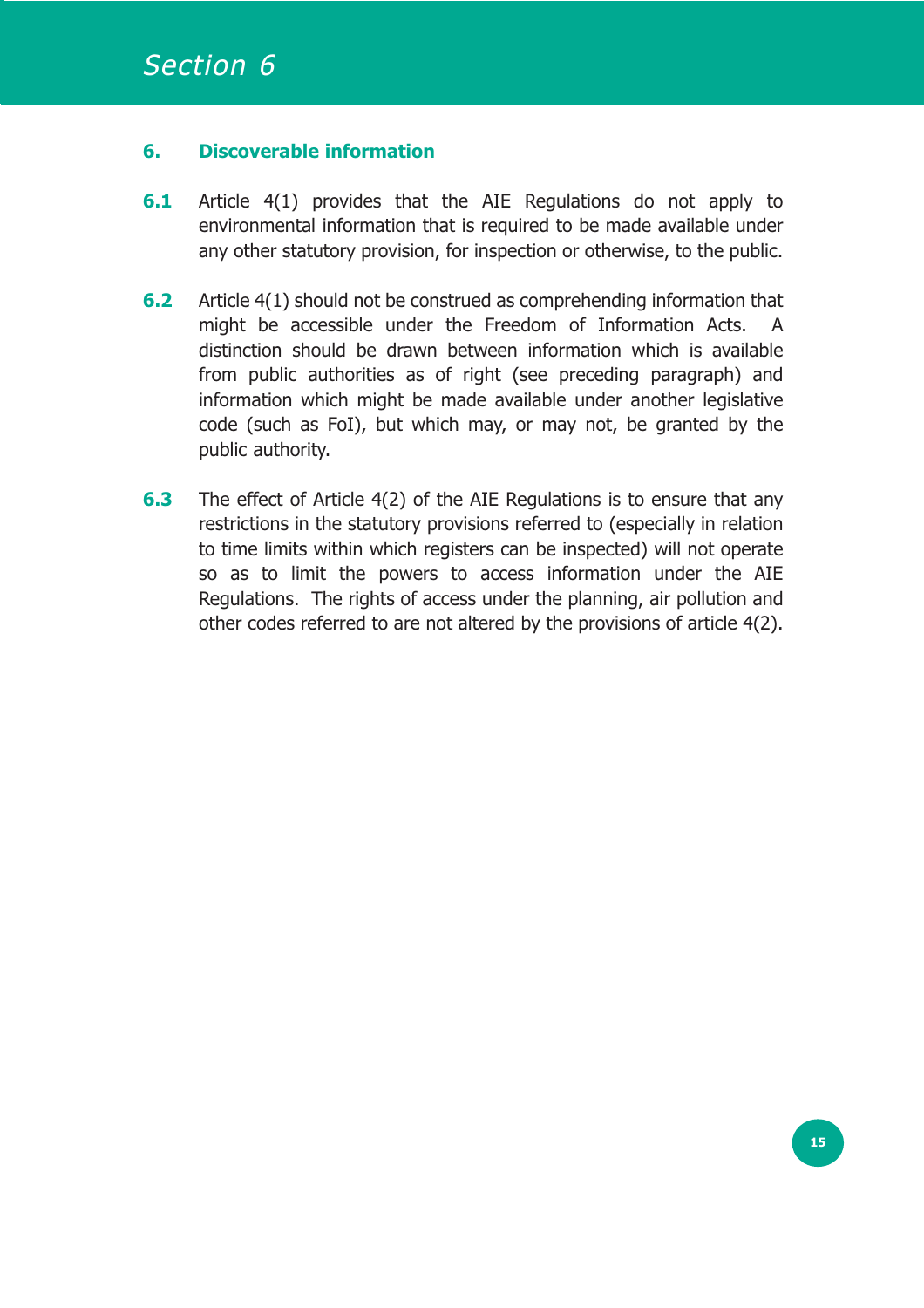#### **7. General duties of Public Authorities**

- **7.1** An objective of the AIE Regulations is, as stated in Article 1 of EU Directive 2003/4/EC, "to guarantee the right of access to environmental information held by or for public authorities...". This places a general responsibility on public authorities to facilitate access to environmental information that people may wish to receive. Article 5 of the AIE Regulations establishes the basic requirements with which public authorities must comply, including:
	- **•** informing the public of their rights and providing information and guidance on exercising those rights; and
	- **•** making all reasonable efforts to maintain environmental information in a form that is readily reproducible and accessible.
- **7.2** Articles 6 and 7 set out the general requirements for making and considering requests for environmental information. Public authorities are reminded that the objective of the Regulations is to facilitate access to environmental information to the greatest possible extent consistent with the provisions of the Regulations generally. Article 7 establishes the conditions under which a public authority must deal with an application for environmental information and provides for: the making of a decision on a request for environmental information; the time within which a response must be issued to requests; the transfer of applications to other public authorities, where appropriate; and the provision of assistance to applicants.

In addition, public authorities should, in line with Article 7(4) of the Directive, take all necessary steps to ensure that, in the event of an imminent threat to human health or the environment, all appropriate information likely to assist in mitigation measures will be disseminated without delay.

- **7.3** In general, public authorities should:
	- **•** consistent with other provisions of these Regulations, maintain a presumption in favour of the disclosure of environmental information, and seek to respond positively and promptly to requests,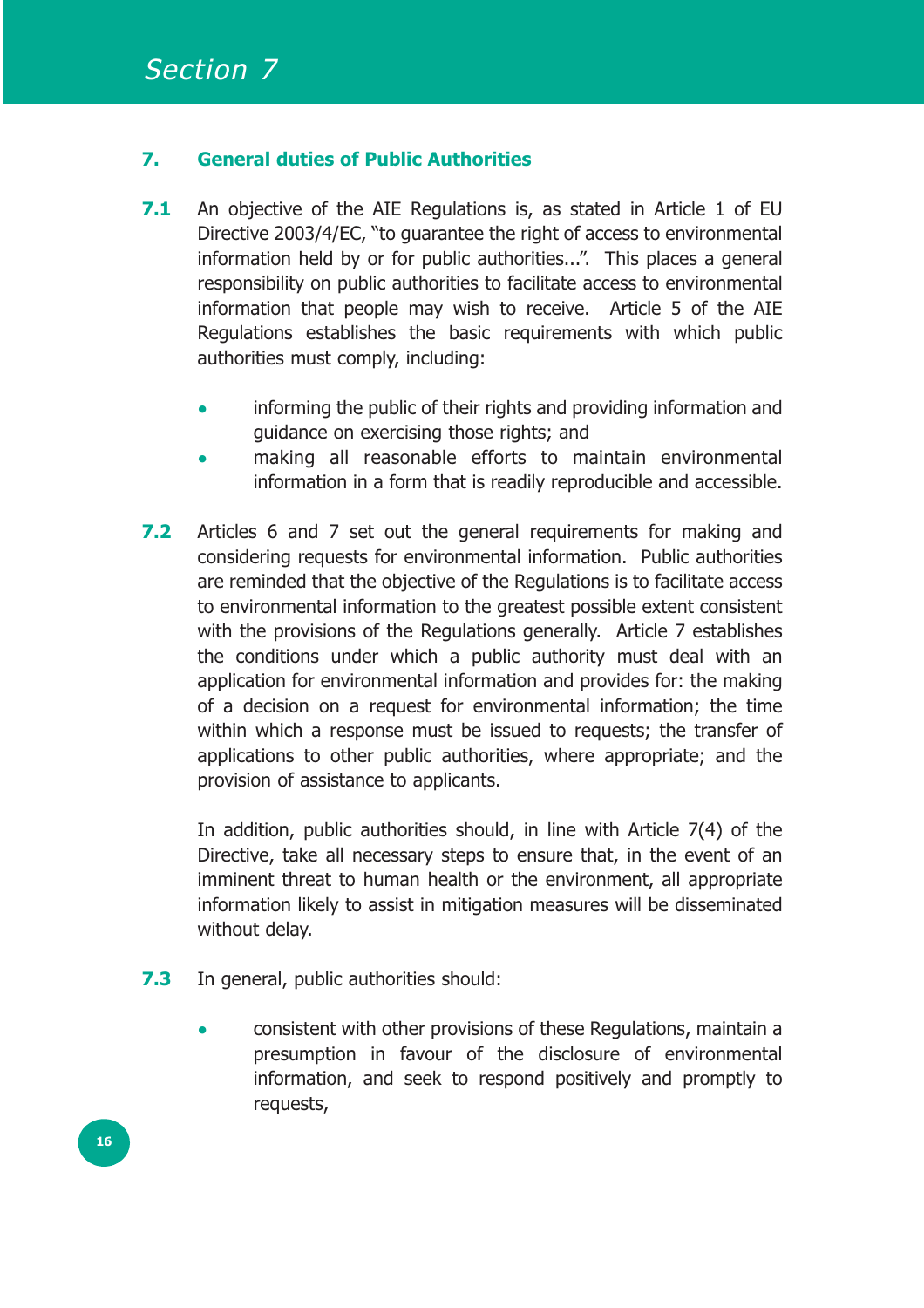- **•** offer assistance to members of the public to enable them to formulate requests in accordance with Article 6 of the Regulations, with particular regard to individuals who may have literacy or other relevant difficulties or disabilities,
- **•** in the event that the environmental information sought is held by another public authority, transfer the application to that body. In this event, the applicant should be informed accordingly or be supplied with details of where the information is held and to whom the request should properly be made,
- **•** identify the environmental information they hold and actively disseminate it to the public, particularly by electronic means,
- **•** update their available information regularly to ensure that it is accurate and comparable and that it includes, at a minimum, the information specified in Article 7.2 of the Directive,
- **•** retain environmental information in a manner that is easily accessible,
- **•** designate Information Officers and establish systems and structures to register and process all requests within the relevant time limits,
- **•** ensure that their staff are aware of the provisions of the AIE Regulations.
- **7.4** In accordance with Article 9 of the Directive, Ireland will be obliged to report to the European Commission in August 2009 on the experience gained in relation to its implementation. The Department of the Environment, Heritage and Local Government will coordinate this report and will require to be advised of the experience and statistical records of public authorities in implementing the Regulations. Accordingly, all public authorities are requested to designate Information Officers with responsibility for implementing these Regulations and to put in place systems to collate appropriate annual statistics, including the following:
	- **•** the number of requests for information received relating to access to information on the environment,
	- **•** the number of cases under which the information was either fully disclosed, partially disclosed or refused in full,
	- **•** in cases where access to information was refused, the reasons for refusal or the exceptions under which it was refused,
	- **•** the number of cases referred for internal review, and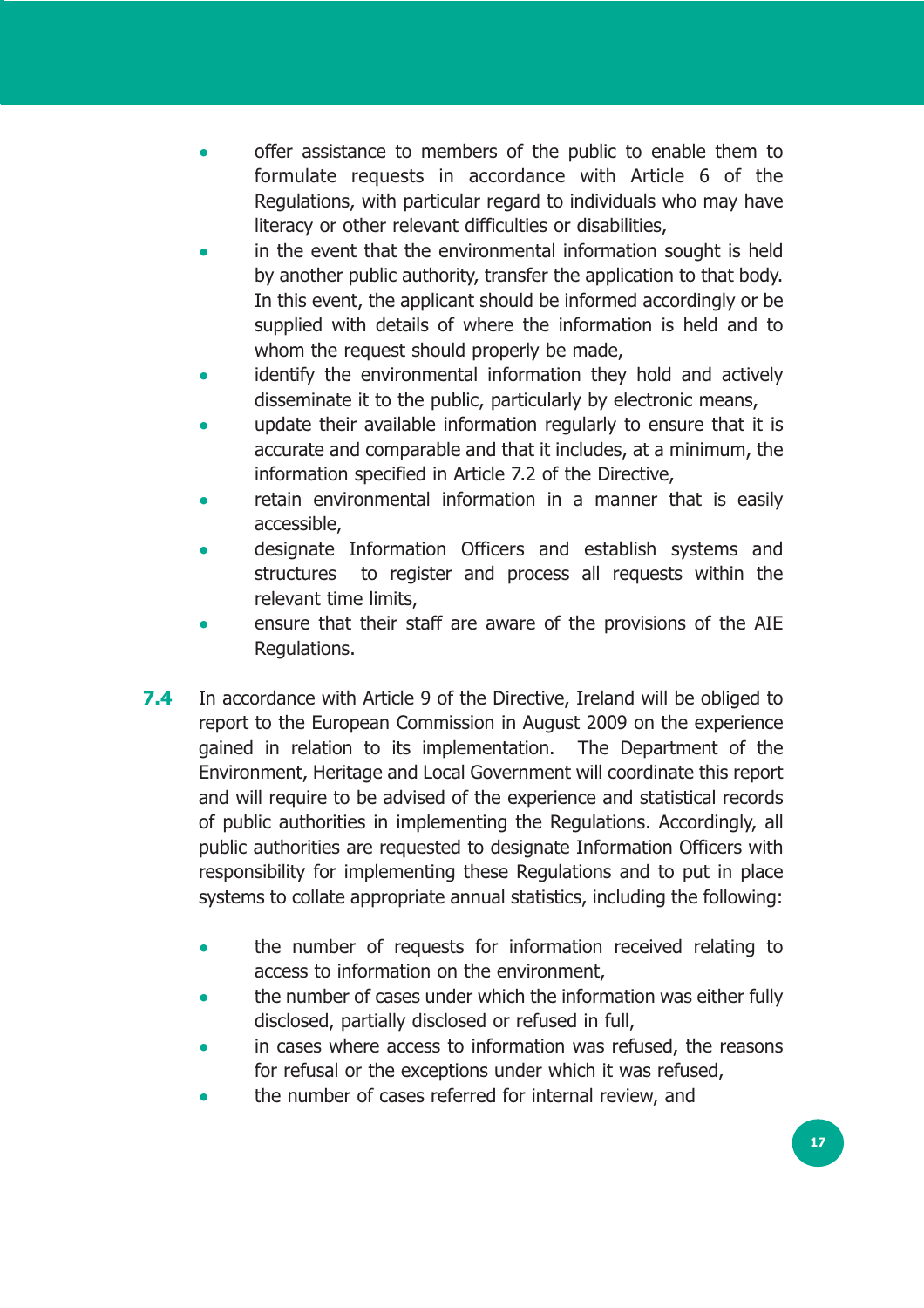**•** the number of cases in respect of which a charge was imposed for the release of environmental information, and the amounts involved.

The above information should be collated and forwarded (where appropriate, in the first instance to the Department under whose remit the public authority operates) to the Department of the Environment, Heritage and Local Government on an annual basis.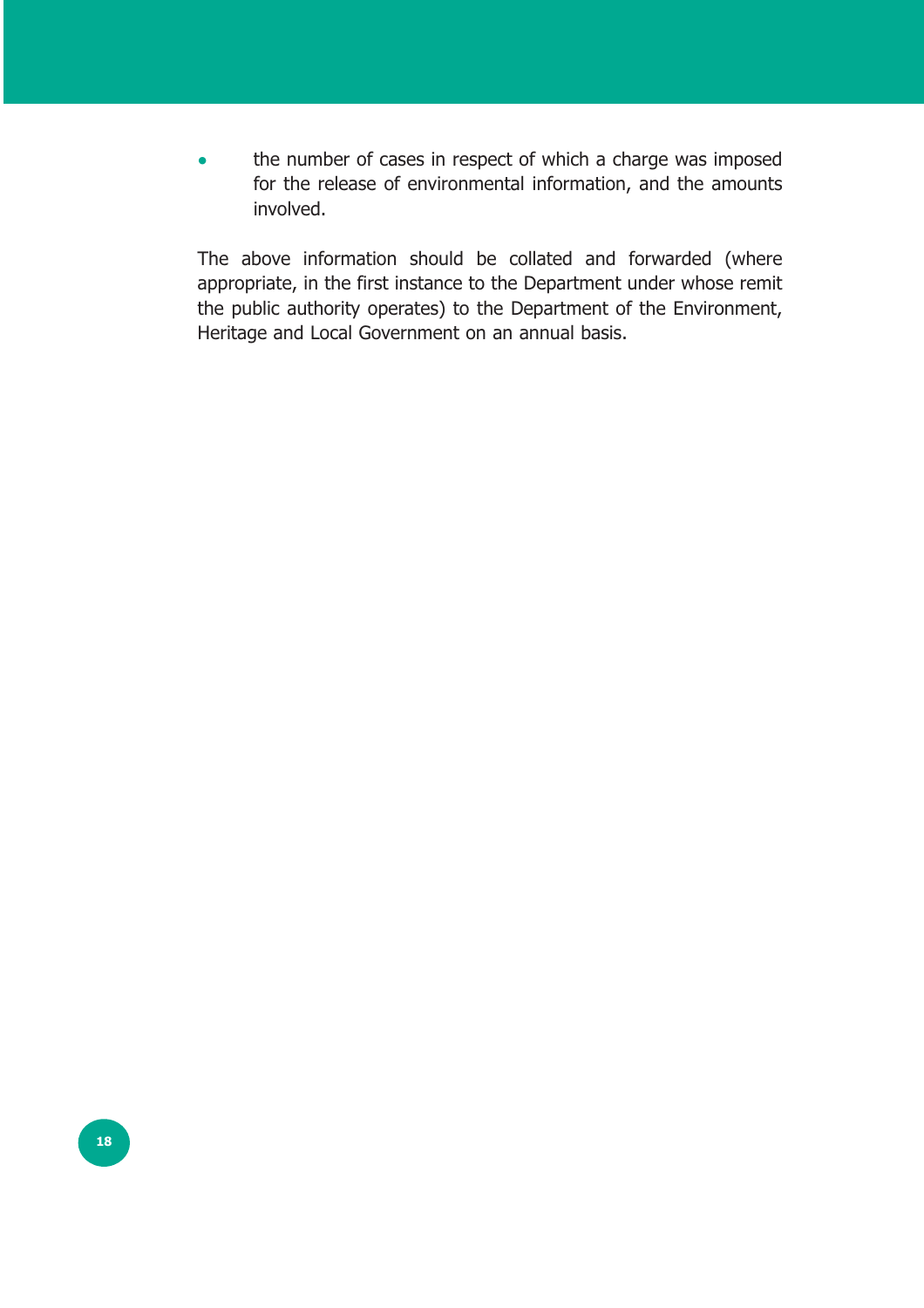#### **8. Requests for environmental information**

- **8.1** While Articles 7, 8 and 9 include provisions pertaining to the processing of requests for information, it is Article 6 that sets out the manner in which an applicant should submit his or her application for information to the public authority. The applicant is not required to state an interest in the request, but is required to:
	- **•** state that the application is being made under the AIE Regulations and submit it in writing or electronic form,
	- **•** provide their contact details,
	- **•** state, in terms that are as specific as possible, the environmental information required, and specify the form and manner of access desired.
- **8.2** Applicants are required to invoke the AIE code in making a request under these Regulations so that, in circumstances where parallel systems to access information exist (AIE and FoI), public authorities can be clear about the code under which the information is sought. In this context, public authorities should especially note Article 7(7) of the Regulations. In the event that an applicant makes a request for information that could reasonably be regarded as environmental information but without invoking either the AIE code or the FoI code, the public authority must contact the applicant, inform him or her of their rights of access and how to exercise them, and offer assistance in the making of the application. In practice this will involve advising the applicant of the potential to make the request under either AIE or FoI and providing information on the different fees payable under each regime (if the body concerned is comprehended by the FoI Acts), explaining how these rights can be exercised and offering assistance to the applicant in this regard. It is, of course, always open to a public authority simply to provide the information sought to a person who requests it outside of the AIE or FoI codes if that is the preferred option of both parties.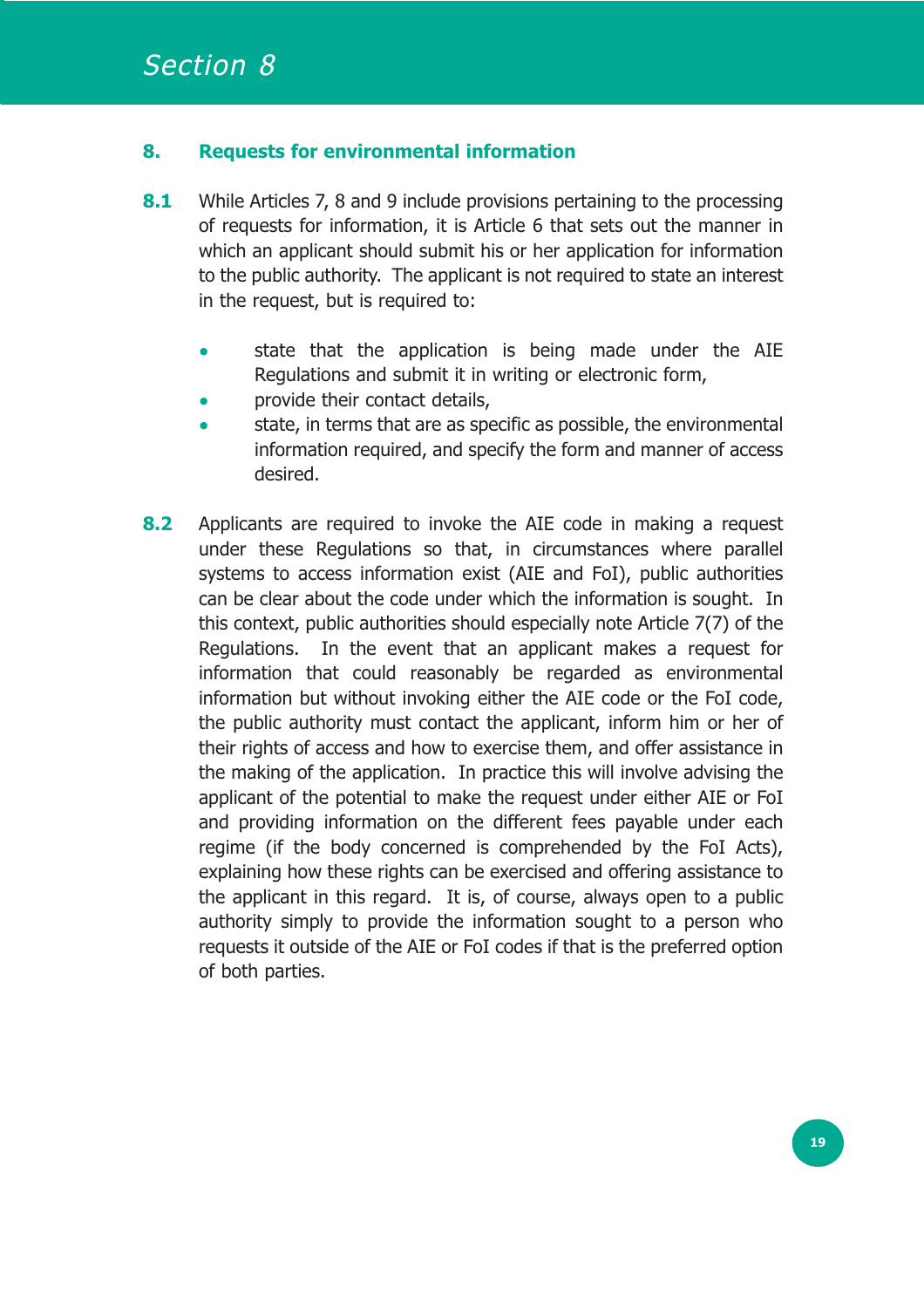#### **9. Dealing with requests**

Under Article 7(1) a public authority is required, subject to certain exceptions, to make available to the applicant environmental information that is held by or for them and to which the Regulations apply. As set out in Article 7, the following provisions relate to the processing of requests:

- **•** a public authority must respond to (i.e. deal with and decide on) a request as soon as possible and at the latest within one month of having received a request;
- **•** where, due to the complexity or volume of information required, a public authority is unable to reply to the applicant within one month, they should write to the applicant within that time frame setting out the reasons why they are unable to do so. The public authority should also inform the applicant of the date by which they will respond (i.e deal with and decide on the application), and this date should not be more than two months from the receipt of the original request;
- **•** where an applicant requests information in a particular format or manner, public authorities should provide the information in that format or manner unless it is already publicly available in another form or manner, or access in an alternative manner would be more efficient (public authorities are requested to facilitate applicants in this to the greatest extent possible);
- **•** where the information requested is not held by or for the public authority concerned, the authority should inform the applicant of this. If the public authority is aware that the information requested is held by another authority they should transfer the request to that authority and inform the requester. Alternatively, they should advise the applicant of the public authority to whom they believe the request should be directed;
- **•** In cases where a request is formulated in too general a manner, public authorities must, within one month, inform the applicant accordingly and provide advice and assistance to the applicant in reformulating the request. The intention should be to assist the applicant as much as possible.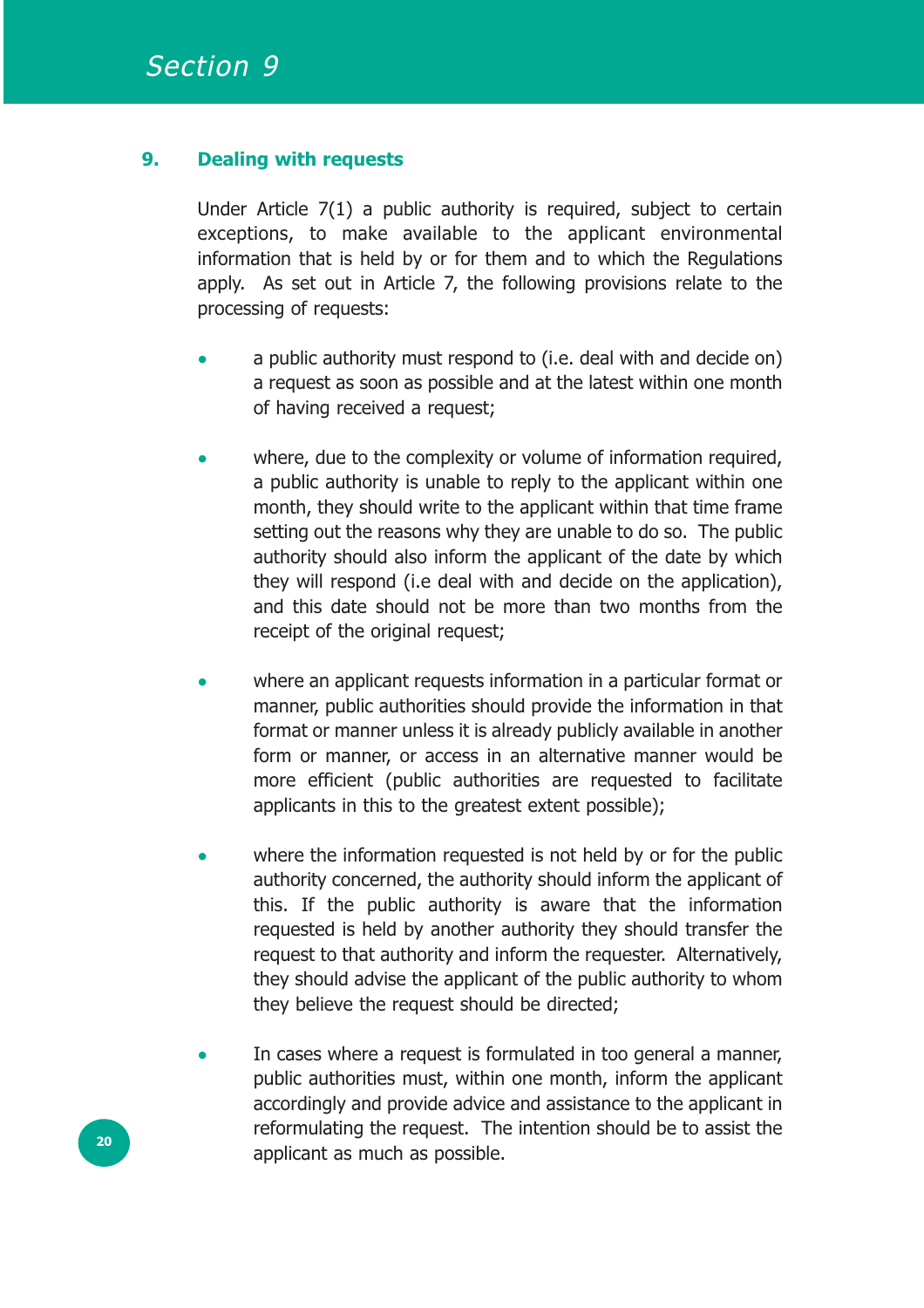#### **10. Grounds for refusing requests for information - general points**

- **10.1** The Regulations distinguish between the mandatory grounds by which a public authority shall refuse access to information (Article 8, **but subject to Article 10**) and the discretionary grounds under which the authority may refuse such information (Article 9). The approach adopted follows the distinction between mandatory and discretionary grounds for protecting information set out in the previous AIE Regulations of 1998. In addition, Article 10 sets down a number of important provisions that must inform consideration of any decision to refuse the disclosure of environmental information. In every case, public authorities must note that a decision to refuse to disclose information under Articles 8 and/or 9 must not be taken in isolation from the relevant provisions in Article 10; further information on these provisions is set out below. In particular, public authorities should be aware that the exemptions in Article 8, although mandatory in nature, are nonetheless subject to the provisions of Article 10.
- **10.2** Before considering the detailed provisions of Articles 8, 9 and 10, public authorities are reminded of the provisions of Article 3(2) and 4(1) of the Regulations and the guidance provided in this respect at paragraphs 5.8, and 6.1 and 6.2. To recap, public authorities do not come within the remit of the Regulations when acting in a judicial or legislative capacity, and information that is otherwise available as of right to the public is not discoverable under the AIE Regulations.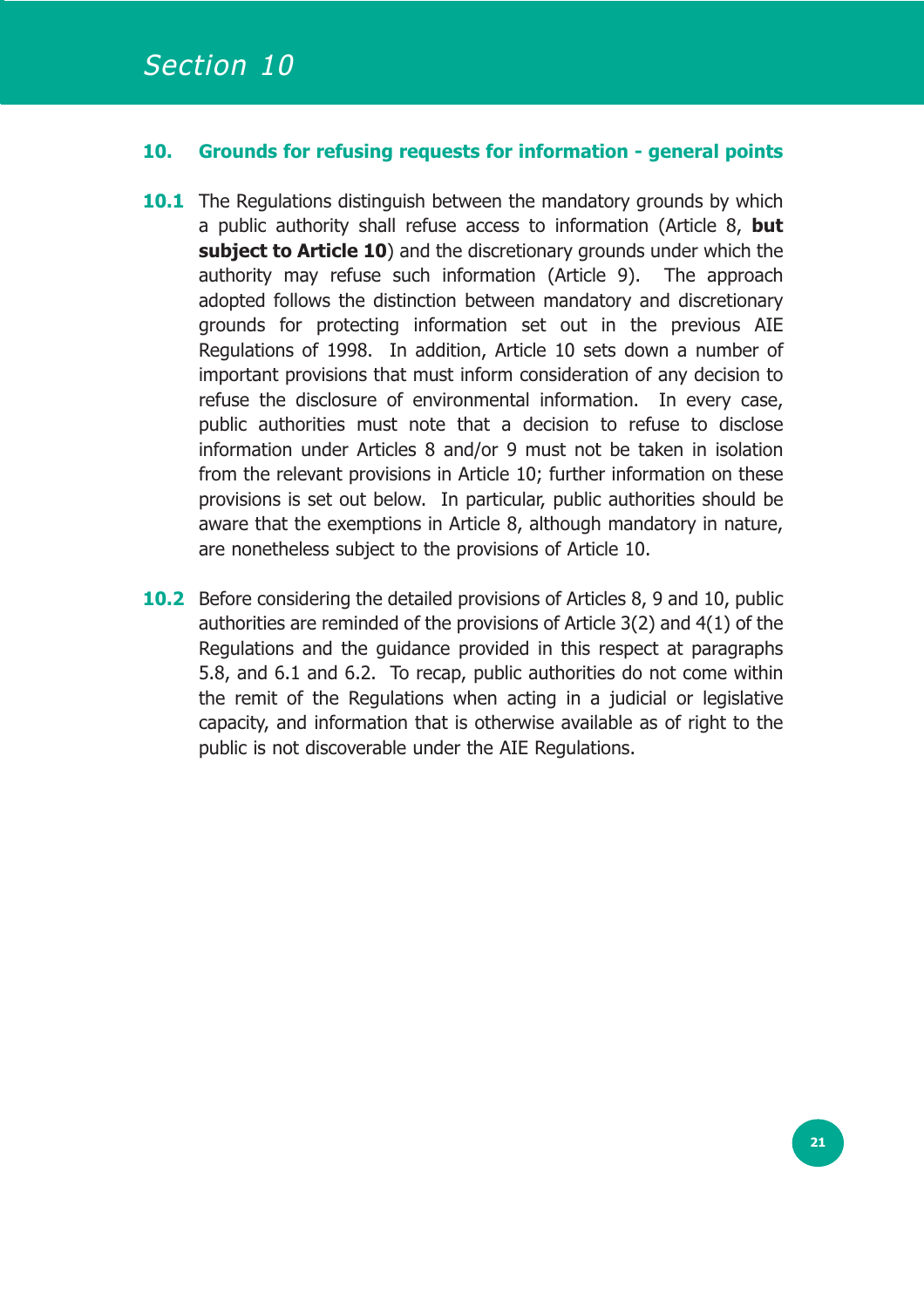#### **11. Grounds that mandate a refusal**

**11.1** Subject to the provisions of Article 10, public authorities are required to decline to make available information coming within the provisions of Article 8. The different circumstances where the requirement to refuse to provide information applies are set out below.

#### **11.2** Personal information

Where the confidentiality of personal information is protected by law, such personal information must not be made available without the consent of the person to whom the information relates. In applying this exception, public authorities should have regard to the FoI and Data Protection Acts, as well as to any other statutory provisions that may be relevant in the particular case. Where information is protected under these legislative codes, it must also be protected for the purpose of the provisions of the AIE code unless the person concerned consents to its release. In general, unless obvious sensitivities are involved (or where it would impose an undue burden on the public authority to contact the person concerned), an opportunity should be given to an individual to give consent to the release of personal information before a request for such information is refused.

#### **11.3** Material supplied by a third party without that party being, or capable of being put, under a legal obligation to agree to its release

This provision is intended to safeguard informal and voluntary communications between public authorities and third parties which are essential to good public administration generally. The prohibition on release of this kind of information only applies where the third party in question has supplied information on a voluntary basis and has not consented to its release. It does not apply where the provider of the information is, or is capable of being put under, a legal obligation to provide the information.

#### 11.4 Material the disclosure of which would make it more likely that the environment to which such material related would be damaged This exclusion is designed to cover information such as that pertaining to the location of endangered species where, for example, disclosure of detailed information would pose a risk to the continued integrity of rare specimens.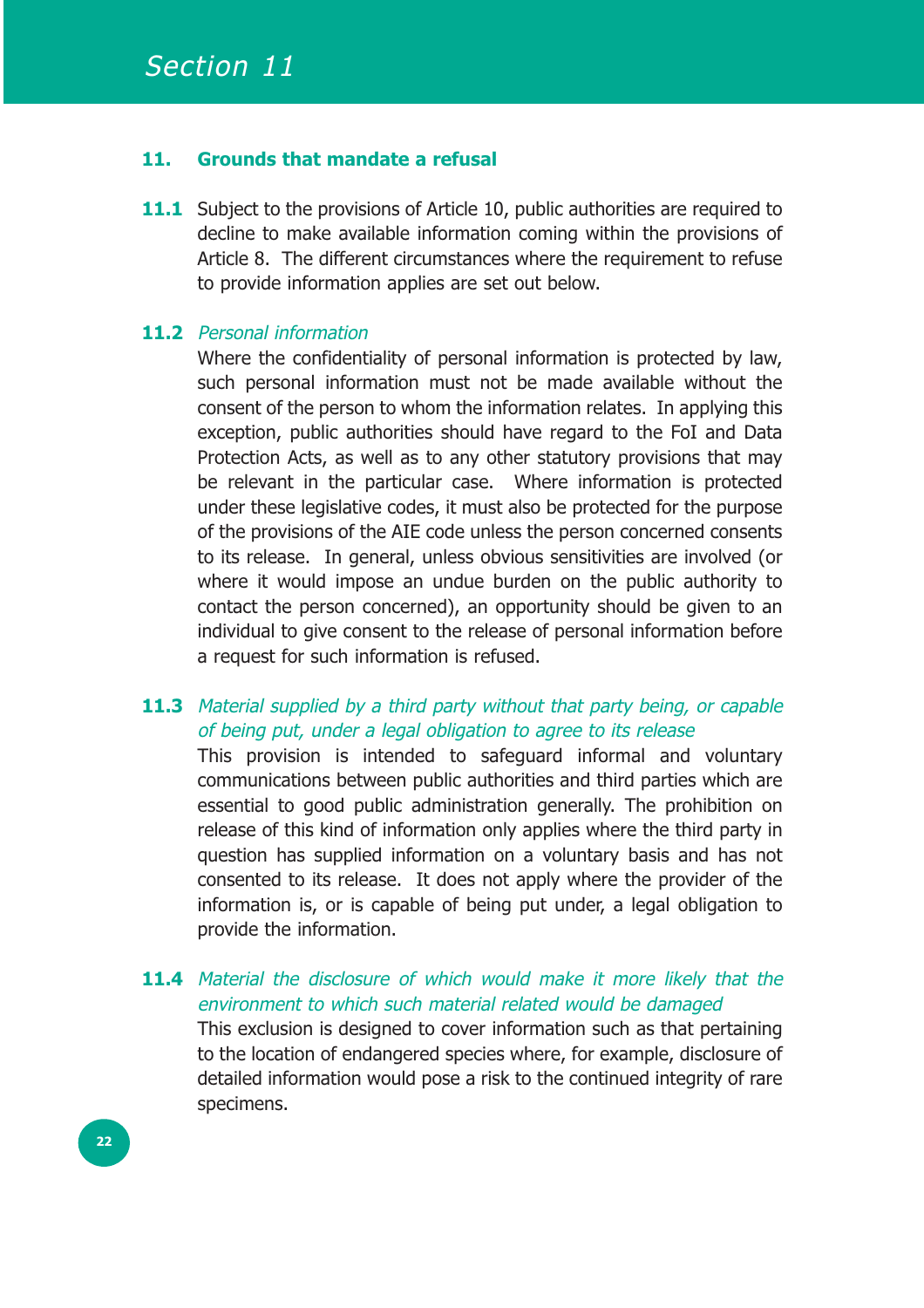#### **11.5** Confidentiality of the proceedings of public authorities

In line with the Directive, where the confidentiality of the proceedings of public authorities is otherwise protected by law, information relating to such proceedings may not be made available under these Regulations. This includes information exempt from disclosure under the FoI Acts. In effect, this provision means that if information about the proceedings of public authorities would, were an FoI request to be made seeking discovery of it, be capable of being protected under the FoI Acts, a public authority must not release this information under these Regulations. In this context, the attention of public authorities is directed, in particular, to the very considerable level of protection available under the FoI Acts in respect of meetings of the Government and matters ancillary thereto. This level of protection should be applied, in full, to relevant requests under the AIE Regulations.

#### **11.6** Discussions at meetings of the Government

Consistent with Article 8(a)(iv) of the Regulations, the Constitutional provision in relation to the confidentiality of discussions at a meeting of the Government is referred to in Article 8(b). Apart from the effect of Article 8(b) in its own right, this emphasises the importance of applying the previous paragraph - Article  $8(a)(iv)$  - in relation to the confidentiality of the proceedings of public authorities in the context of information relating to meetings of the Government and ancillary matters related thereto.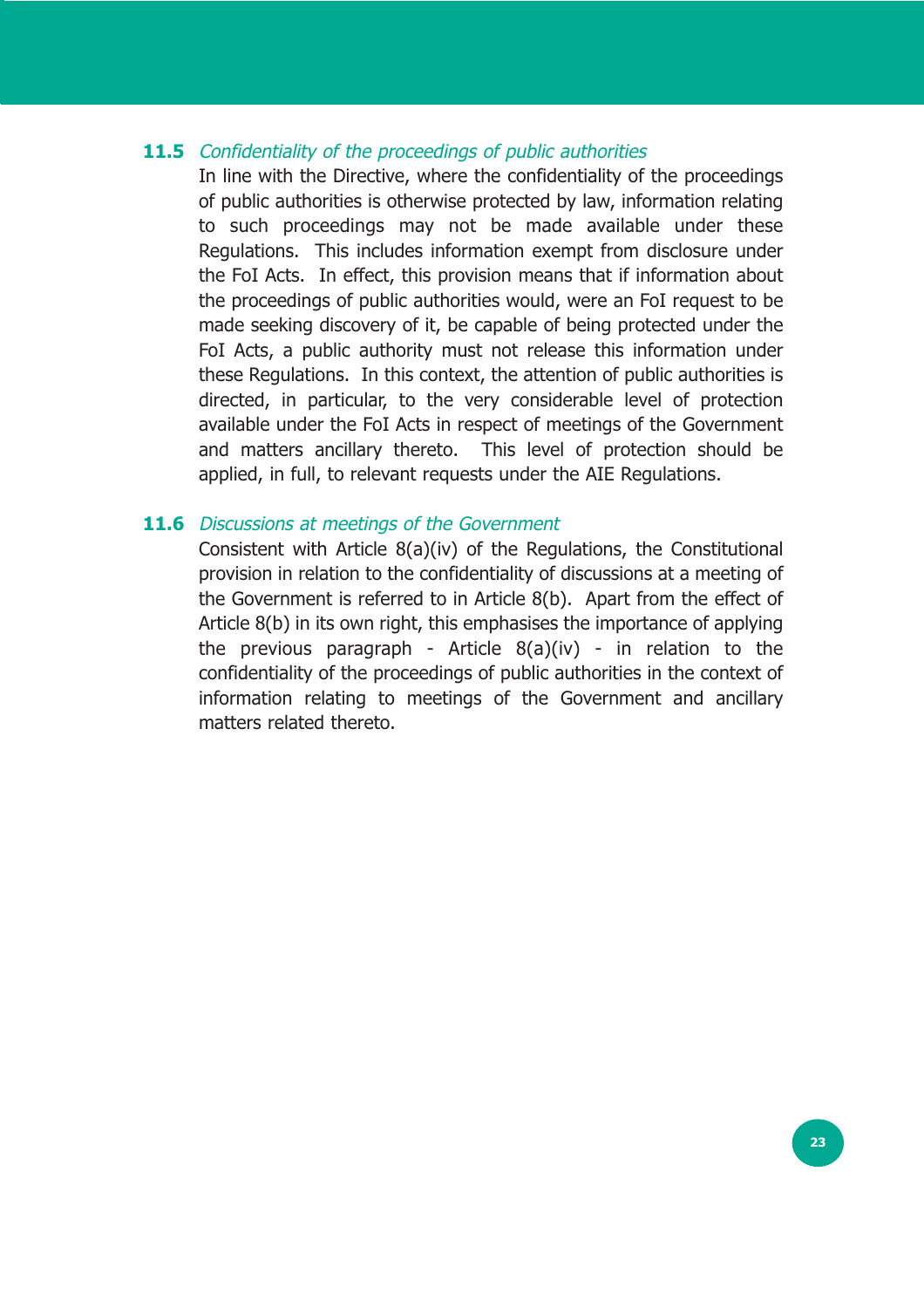#### **12. Discretionary grounds for refusal**

**12.1** Article 9 of the Regulations specifies a number of grounds under which a public authority may refuse to make environmental information available while retaining the power to make it available in cases where they consider it appropriate to do so. The various provisions that will allow refusal on discretionary grounds are set out below. As is the case in relation to Article 8, these provisions must be applied subject to the provisions of Article 10.

#### **12.2** International relations, national defence or public security

Requests for environmental information affecting international relations or national defence may be refused; this would include any restricted information or documents received from other States or international organisations. Information damaging to public security may also be withheld, e.g. information about explosives or firearms storage or manufacture.

#### 12.3 The course of justice

Environmental information relating to anything which is the subject matter of any legal proceedings, or of any formal inquiry (whether past or present), or any preliminary investigation, may be refused. Examples would include information in connection with intended prosecution of offences by the Director of Public Prosecutions or by local or other public authorities; information affecting enforcement proceedings; material arising from public or disciplinary inquiries; and information relating to preliminary or other proceedings instituted by the European Commission. The above provision is not to be confused with Article 3(2), which provides that a public authority, acting in a judicial capacity, is not a public authority for the purposes of the AIE Regulations.

#### 12.4 Commercial or industrial confidentiality

Requests for information may be refused in circumstances where the release of information could be detrimental to the commercial interests of an individual or company and the protection of this information has been provided for in national or Community law to protect a legitimate economic interest. The fact that a person or company asks for information to be treated as confidential does not of itself establish it as such for the purpose of the Regulations, and the public authority **<sup>24</sup>**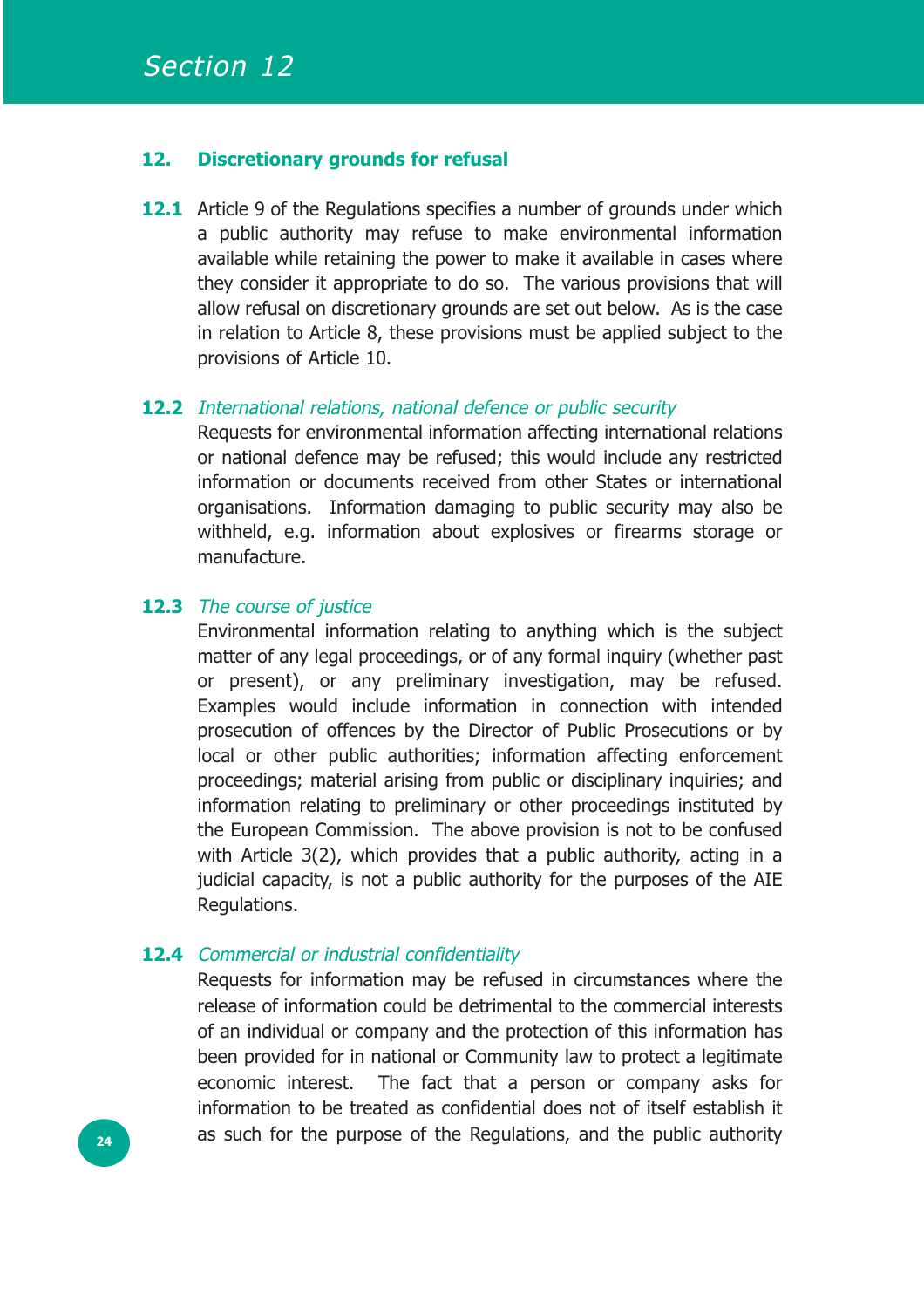must satisfy itself that real and substantial commercial interests are threatened. In addition, the fact that the release of information (for example, in relation to a pollution incident) might damage the reputation of a company is not of itself adequate reason for withholding it.

#### **12.5** Intellectual property rights

A public authority may refuse to make available environmental information where its disclosure would adversely affect intellectual property rights. This would be likely to include copyright protected material, a patented design, the constituents of a product that has yet to be marketed or other confidential trade information. Information that is the subject of copyright does not necessarily prevent public authorities from releasing the information that they hold, but it would be prudent to satisfy itself fully that the information should properly be released and make it clear to the applicant that the copyright exists.

#### **12.6** Material in the course of completion

Public authorities are not obliged to make available material that is incomplete or in preliminary of other draft form; this might apply, in particular, to reports or studies. Normally, a public authority should also be able to withhold information until the completion of a normal periodic statement/summary of the data concerned. However, public authorities should consider the possibility in particular cases of releasing interim reports or results. In general, ongoing monitoring of environmental emissions should not be treated as unfinished data - but release would seem appropriate when the periodic release of such information takes place.

#### **12.7** Internal communications of public authorities

Article 9(2)(d) provides that information included in the internal communications of a public authority may be protected from release. This could include internal minutes or other communications, between officials or different public authorities, or between officials and Ministers. Public authorities should bear in mind that the use of this exception is discretionary. It should not be resorted to as a simple expedient to protect all internal communications in circumstances where it would be unreasonable to do so (see also sub-articles 10(3) and 10(4)). Normally, public authorities would not be expected to invoke this protection for information unless there are good and **<sup>25</sup>**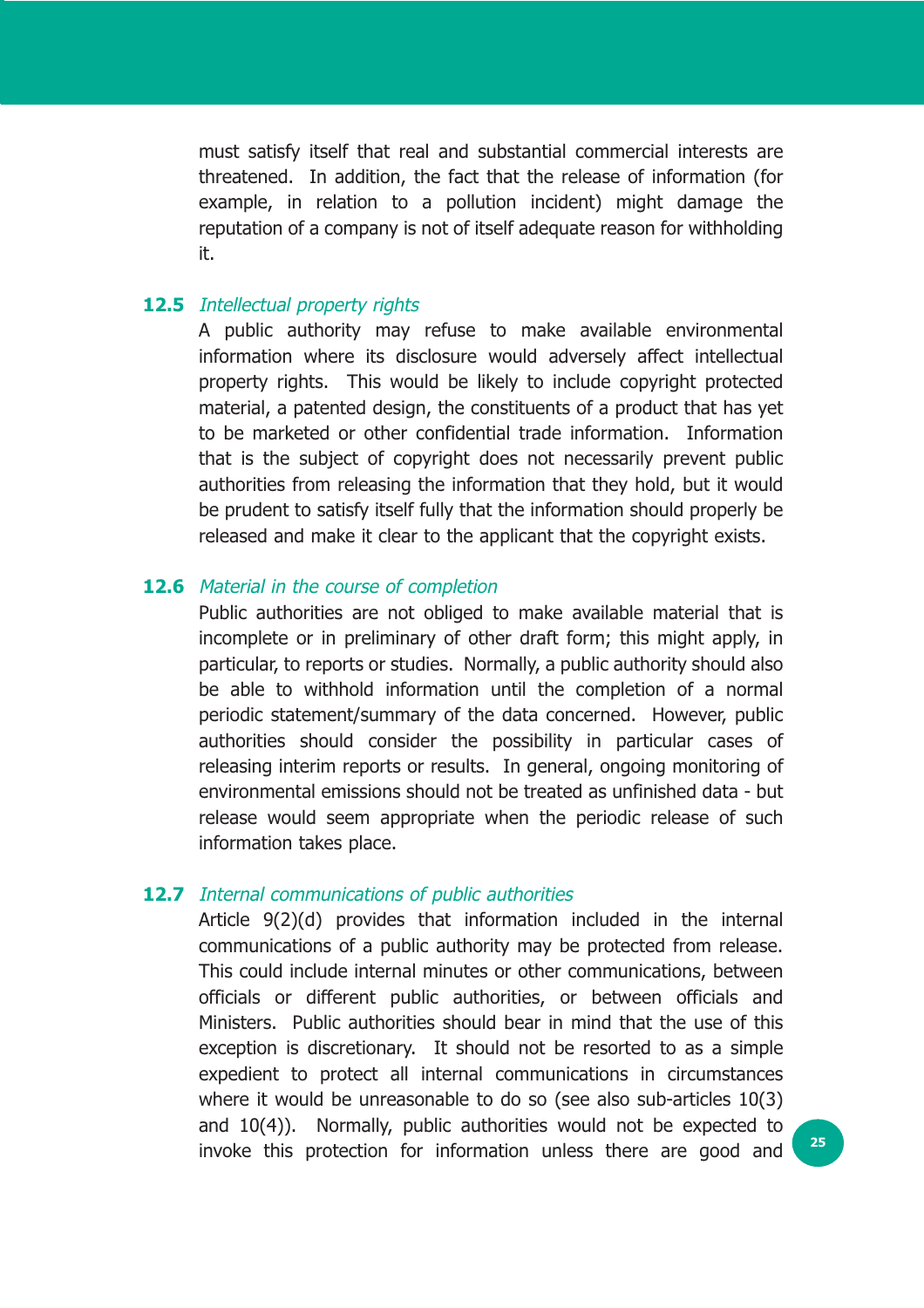substantial reasons – not otherwise available in Articles 8 and 9 – for doing so.

#### 12.8 Other discretionary grounds

Article 9(2) of the Regulations clarifies that a public authority may refuse to make information available if the request is considered unreasonable due to the range of material sought, if the request is too general or if the material requested is not yet completed. Public authorities are requested to invoke these grounds for refusal sparingly, and to assist the applicant (to reformulate a request, for example) as appropriate.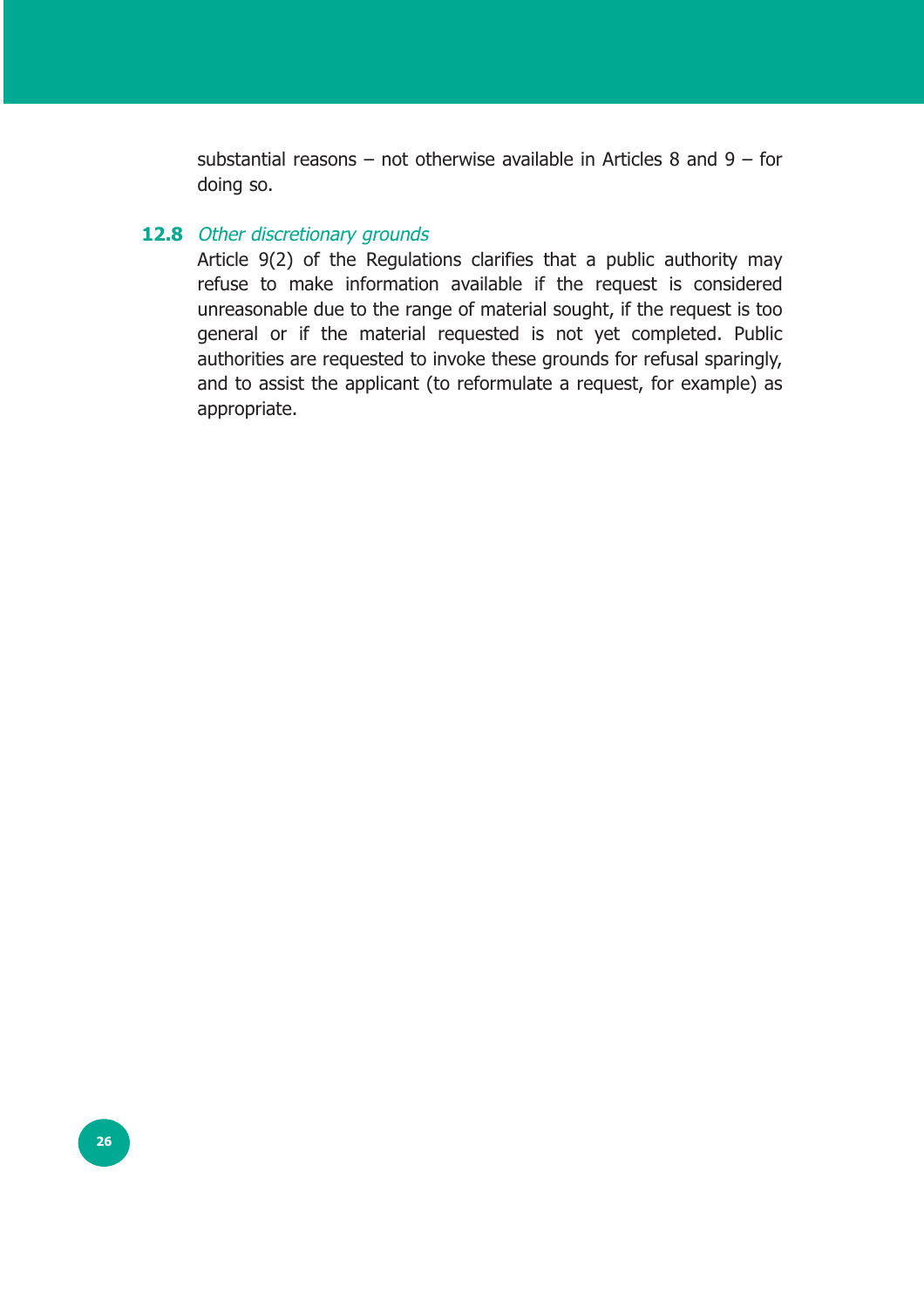#### **13. Incidental provisions relating to refusal of information**

- **13.1** Article 10 specifies a number of important provisions pertaining to decisions to refuse disclosure of environmental information. The points below should be noted carefully.
- 13.2 Subject to Article 10(2), Article 10(1) provides that requests for environmental information relating to emissions (including discharges and other releases) into the environment shall not be refused even in circumstances where the relevant environmental information might otherwise be protected in accordance with any provision of Article 8 (mandatory refusal) or Article 9(1)(c) in relation to commercial or industrial confidentiality. This is a very significant provision that limits the powers of public authorities to refuse to disclose environmental information. Emissions should be construed as including discharges of whatever kind to all environmental media. It is considered that "emissions into the environment" means actual emissions, and does not include information on, for example, plans on emissions, which have yet to occur.
- 13.3 In line with the Constitutional protection for the confidentiality of discussions at meetings of the Government, Article 10(2) provides that Article 10(1) does not have effect in respect of any discussions on the matter of emissions into the environment at a Government meeting.
- **13.4** Under Article 10(3), public authorities must consider each application on an individual basis, and weigh the public interest served by disclosure against the interest served by refusal. It is important to note that this "public interest" test applies to all applications for information irrespective of whether any provision of Article 8 or Article 9 may apply in relation to a particular application. In other words, even where the information would normally be comprehended by a provision for protecting information under Article 8, the information should be made available if, in the opinion of the public authority, the public interest is best served by doing so.
- **13.5** Cabinet confidentiality is an important principle of good governance. It is particularly important in supporting the exercise of collective responsibility. It provides Ministers with the opportunity to consider, discuss and offer opinions on issues, fully and frankly, before taking decisions, which must then be supported by the Government as a **<sup>27</sup>**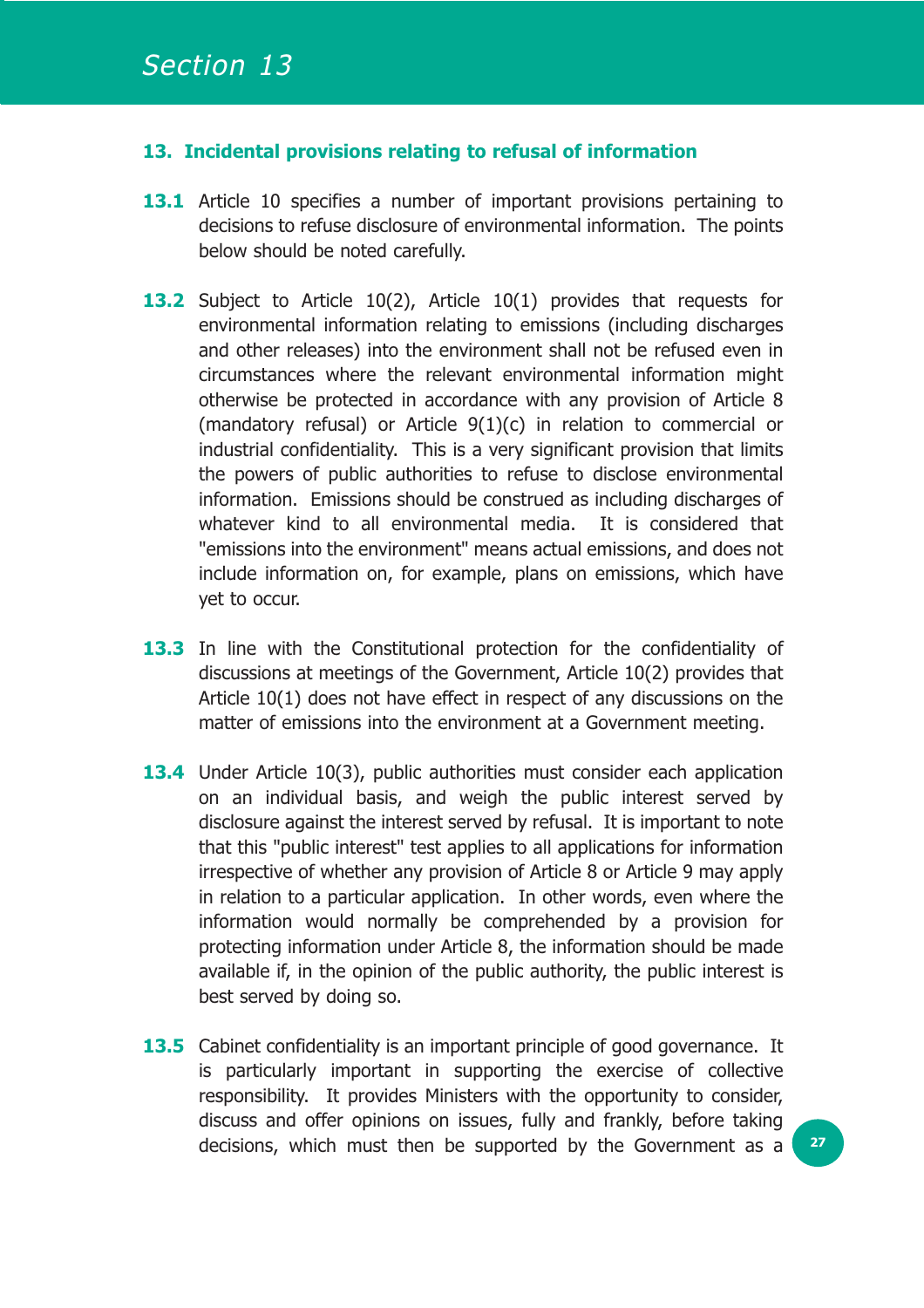whole. The Constitution requires Government to act as a collective authority and the recognition it affords to the principle of Cabinet confidentiality illustrates its importance in that regard. For these reasons, it is strongly suggested that public authorities should take the view that the "public interest" is consistent with upholding Cabinet confidentiality, and that Article 10(3) should be construed accordingly.

- **13.6** Article 10(4) adds to the above provision by providing that the grounds for refusing a request for information shall be interpreted restrictively. This means that, in addition to a public interest test, the grounds for refusal shall be interpreted in a narrow manner. At the very least, this should be construed as obliging public authorities to use grounds for refusal sparingly (and with due regard to the public interest that would be served by disclosure). Essentially, in considering a request/application, public authorities should start from a position of a presumption in favour of disclosure of information.
- **13.7** Article 10(5) requires public authorities not to refuse access to all the information requested where there are grounds (in Articles 8 and 9) for refusing only part of the information sought and where it is possible to separate information which cannot be disclosed from that which can. In circumstances where this separation may not be practicable, it may nonetheless still be possible for the public authority and the applicant to agree on a revised request or other mutually acceptable solution.
- **13.8** Under Article 10(6), where a request for information is refused because the requested information is in the course of completion or in draft form, the public authority should provide details to the applicant of the public authority who is responsible for preparing the material and the estimated time needed for completion.
- **13.9** Article 10(7) provides that where no decision is conveyed to an applicant who requests information, the request will be deemed to be refused when the time limits in Article 7 expire. This is a technical provision that will allow provisions in relation to internal review and, subsequently, appeal to the Commissioner for Environmental Information, to have effect.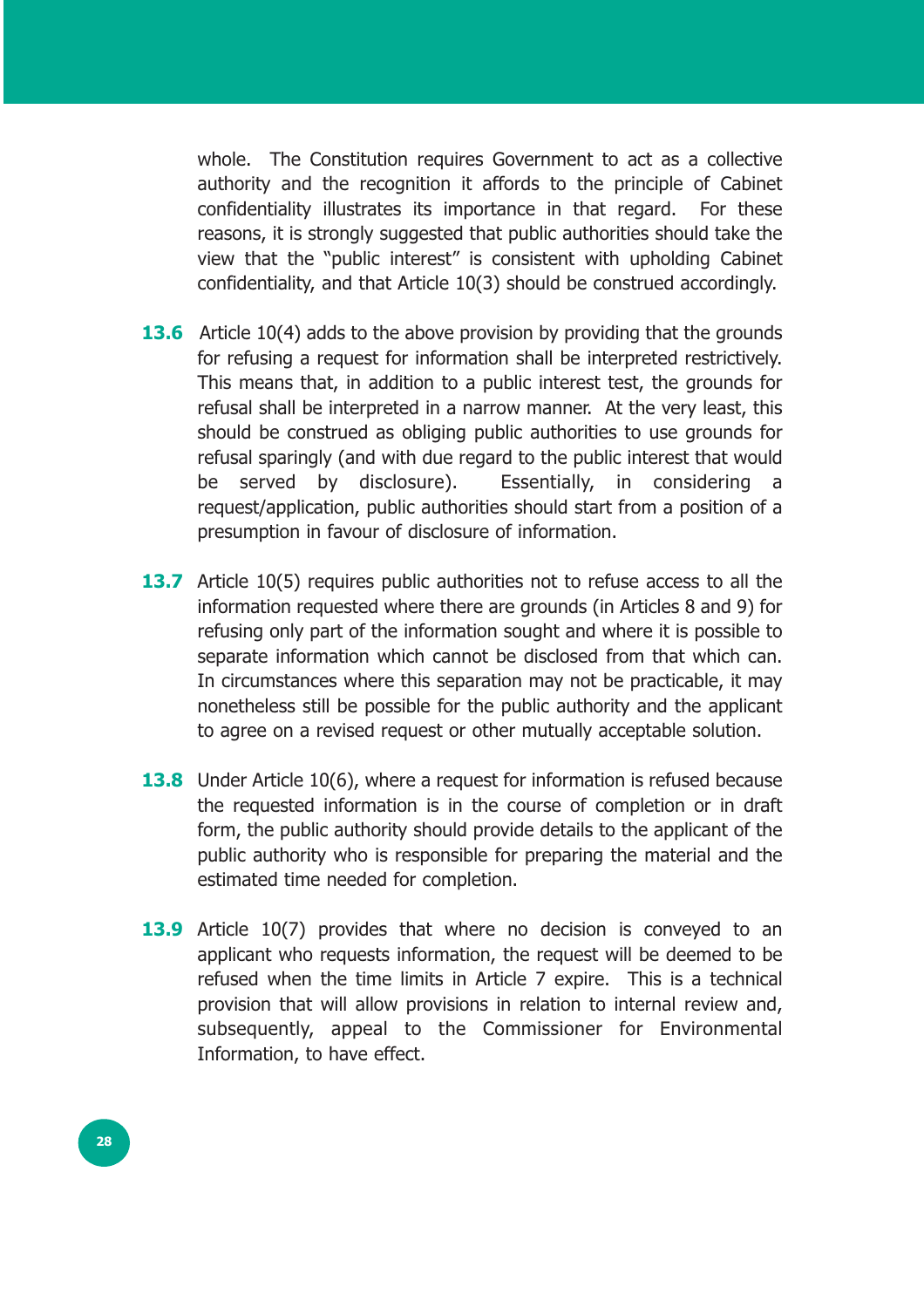#### **14. Internal review**

- **14.1** Article 11 of the Regulations establishes the right to internal review, and the procedure under which this right can be exercised. Public authorities must establish internal procedures to process such reviews by a person other than the original decision-maker. The following points outline the steps necessary for the applicant to request a review and for the public authority to consider it. The procedure is similar, in many ways, to the system of internal review which operates under the FoI Acts.
- 14.2 An applicant, who considers that their original request for environmental information was refused wholly or partially, or was otherwise not properly dealt with in accordance with the provisions of Articles 3, 4, or 5 of the Directive, may, not later than one month after they receive notification of that decision, request the public authority concerned to review the decision.
- **14.3** On receipt of a request for the review of a previous decision, the public authority should assign the role of reviewer in the case to an officer of at least the same grade as the original decision-maker, though not necessarily from within the same public authority. The reviewer is required to make a decision on the appeal and notify the applicant of that decision within one month of the date of receipt of the request.
- **14.4** The reviewer is required to affirm, vary or annul the original decision and the applicant must be informed in writing of the outcome of the review within one month. In the event that the reviewer annuls the original decision, the public authority will be required to release the information concerned. Where the original decision is affirmed or varied in a manner that results in some or all of the required information still not being released, the applicant must be informed of the reasons for the decision. Furthermore, they must also be advised of their right of appeal to the Commissioner for Environmental Information and the time limits associated with such an appeal.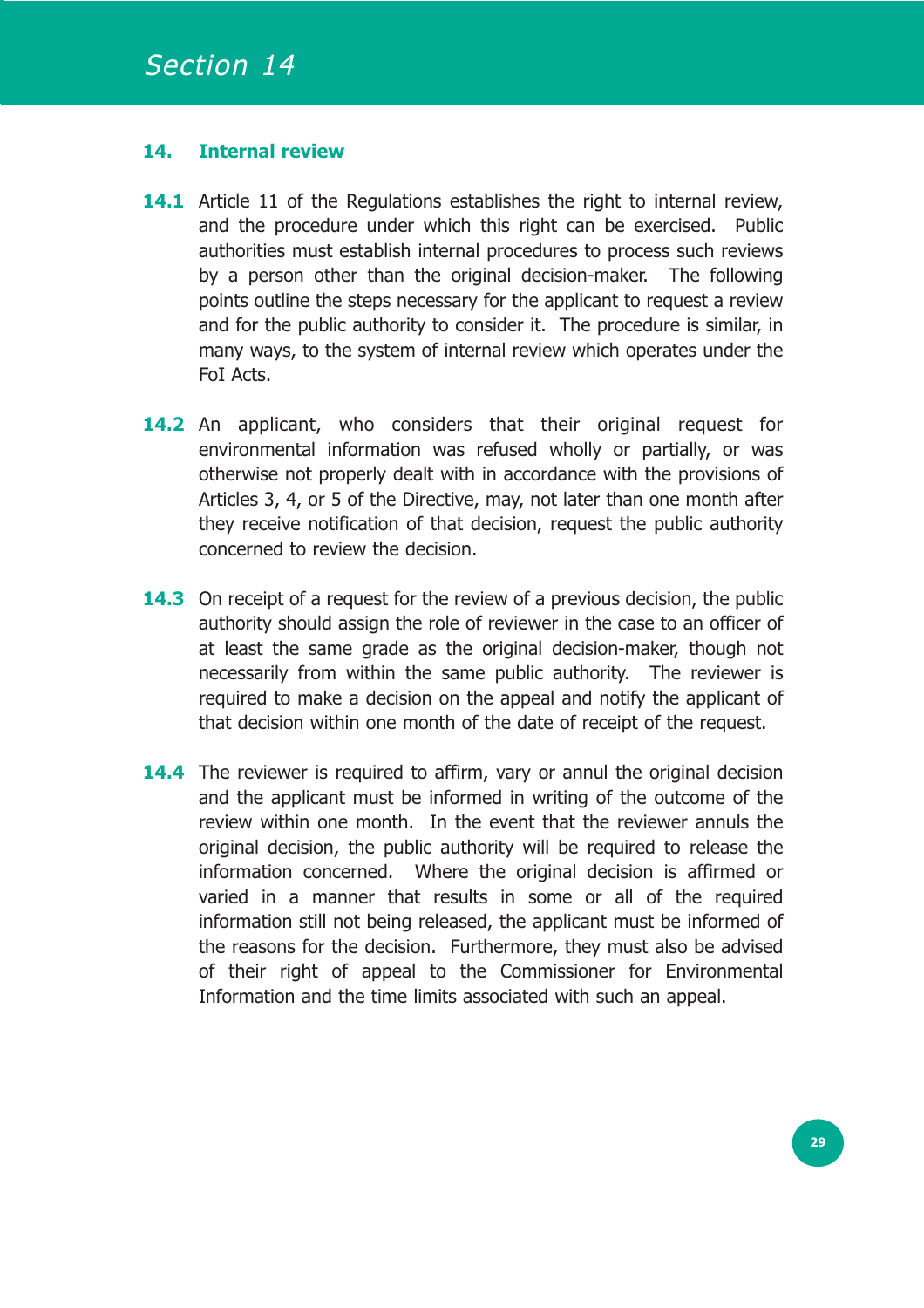#### **15. Appeals**

- **15.1** To give effect to the requirement in the Directive to provide for an appeals mechanism, Article 12 of the AIE Regulations establishes the office of the Commissioner for Environmental Information, and assigns that role to the person holding the office of Information Commissioner (already established under the Freedom of Information Acts 1997 and 2003) at any given time. The appeal process and the functions and responsibilities of the Commissioner for Environmental Information are set out in Article 12.
- **15.2** Article 12(3) provides for a right of appeal to the Commissioner where, under the internal review provisions of Article 11, the original decision of a public authority has been affirmed in whole or in part. Article 11(5) is important in this context as it clarifies what will constitute a refusal of environmental information for the purposes of allowing an appeal to the Commissioner. This provision makes it explicit that appeals can be made where the organisation concerned contends that it is not a public authority for the purposes of the Regulations, where the request has been inadequately answered (e.g. ignored), and where the applicant considers that the fee to be charged is excessive.
- **15.3** Article 12(3) also makes provision for third parties (i.e. persons other than the applicant) affected by the decision of the public authority to appeal to the Commissioner for Environmental Information against the decision of the relevant public authority. Appeals to the Commissioner must, under sub-article (4), be made not later than one month after the internal review decision has been, or was required to be, notified to the applicant. The Commissioner may extend these time limits for a particular case where he/she believes it is reasonable to do so.
- **15.4** It should be noted that neither the Aarhus Convention itself, nor the Directive, deal explicitly with the question of the involvement of third parties whose rights may be affected by the grant of a request for environmental information at the time of original consideration of the relevant request by the public authority concerned. The Directive (Article 6(2)) does however provide for the involvement of third parties at the independent review stage and the AIE Regulations have been drafted having regard to that provision.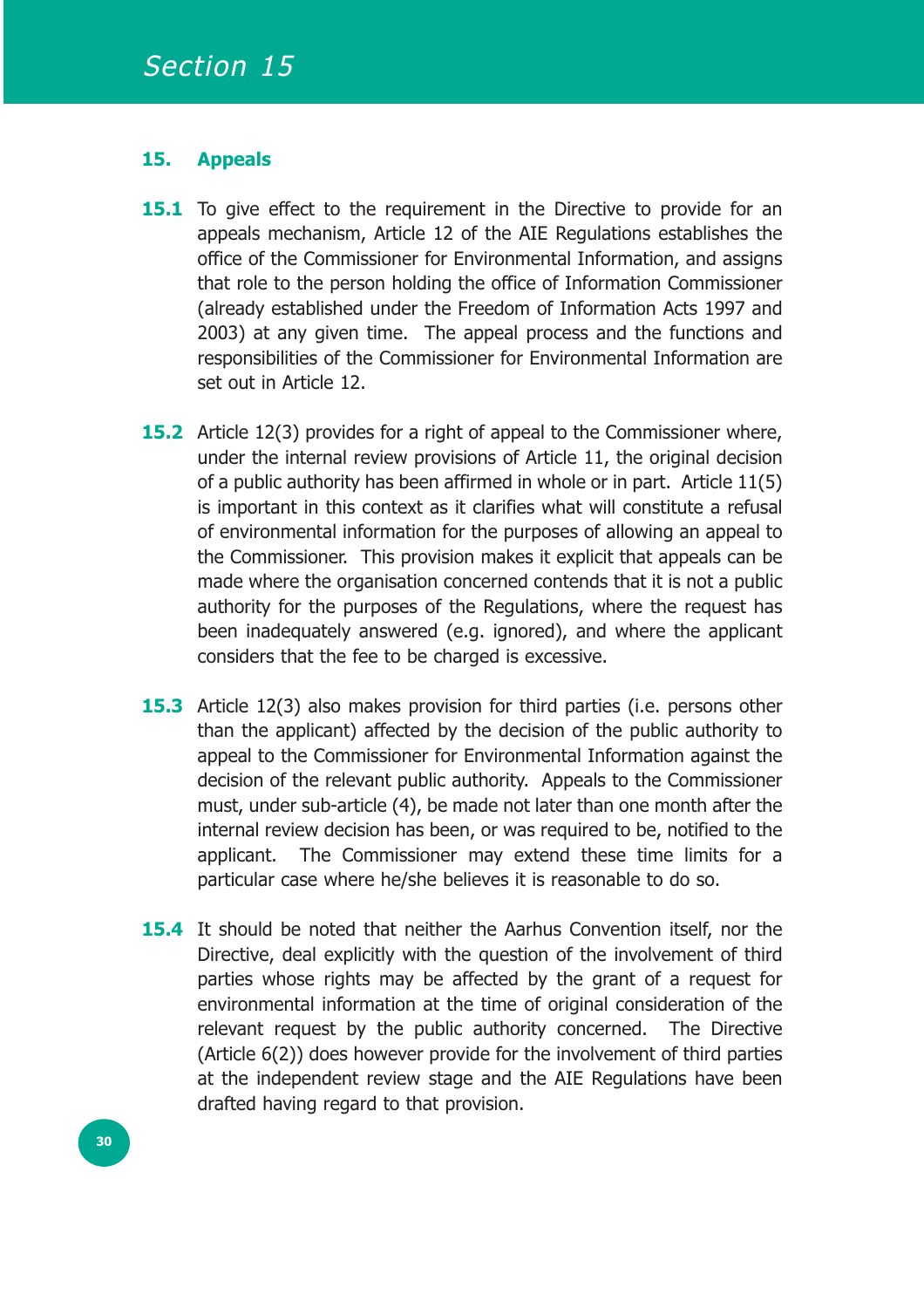In considering the potential impact on third parties by the release of environmental information, public authorities should be mindful that, under the AIE Regulations, there are grounds for refusal to disclose information relating to the release of personal and commercially sensitive information.

- **15.5** The Commissioner, on receipt of an appeal, is required to review the case and either uphold, vary or annul the decision of the public authority. The Commissioner must explain the reasons for the decision reached and, in a case where the decision is being varied or annulled, will instruct the public authority to release the relevant information to the applicant. Public authorities are obliged to comply with decisions of the Commissioner within three weeks (Article 12(7)). In the event that a public authority fails to comply with a decision of the Commissioner, under Article 12(8), the Commissioner has the power to apply to the High Court for an order to compel the public authority to comply with the decision.
- **15.6** Under the appeal process, the Commissioner may utilise the following powers (similar powers apply in the FoI context) to assist in the determination of an appeal:
	- **•** require the public authority to make available environmental information on the basis that it is relevant to a review or investigation,
	- **•** require a public authority or the chief officer of a public authority to attend before the Commissioner,
	- **•** examine, remove and retain copies of environmental information, and
	- **•** enter any premises occupied by a public authority for the purposes of the above.
- **15.7** Where, in the opinion of the Commissioner, a question of law arises, he/she is empowered to delay the making of a decision under an appeal and to refer the issue to the High Court (or, on appeal from that Court, to the Supreme Court) for a determination of the point of law concerned. In addition, any party to an appeal to the Commissioner, or any other person affected by the Commissioner's decision, can appeal to the High Court on a point of law arising from that decision. Such an appeal must be made not later than two months after the Commissioner's decision was notified to that person. With regard to **<sup>31</sup>**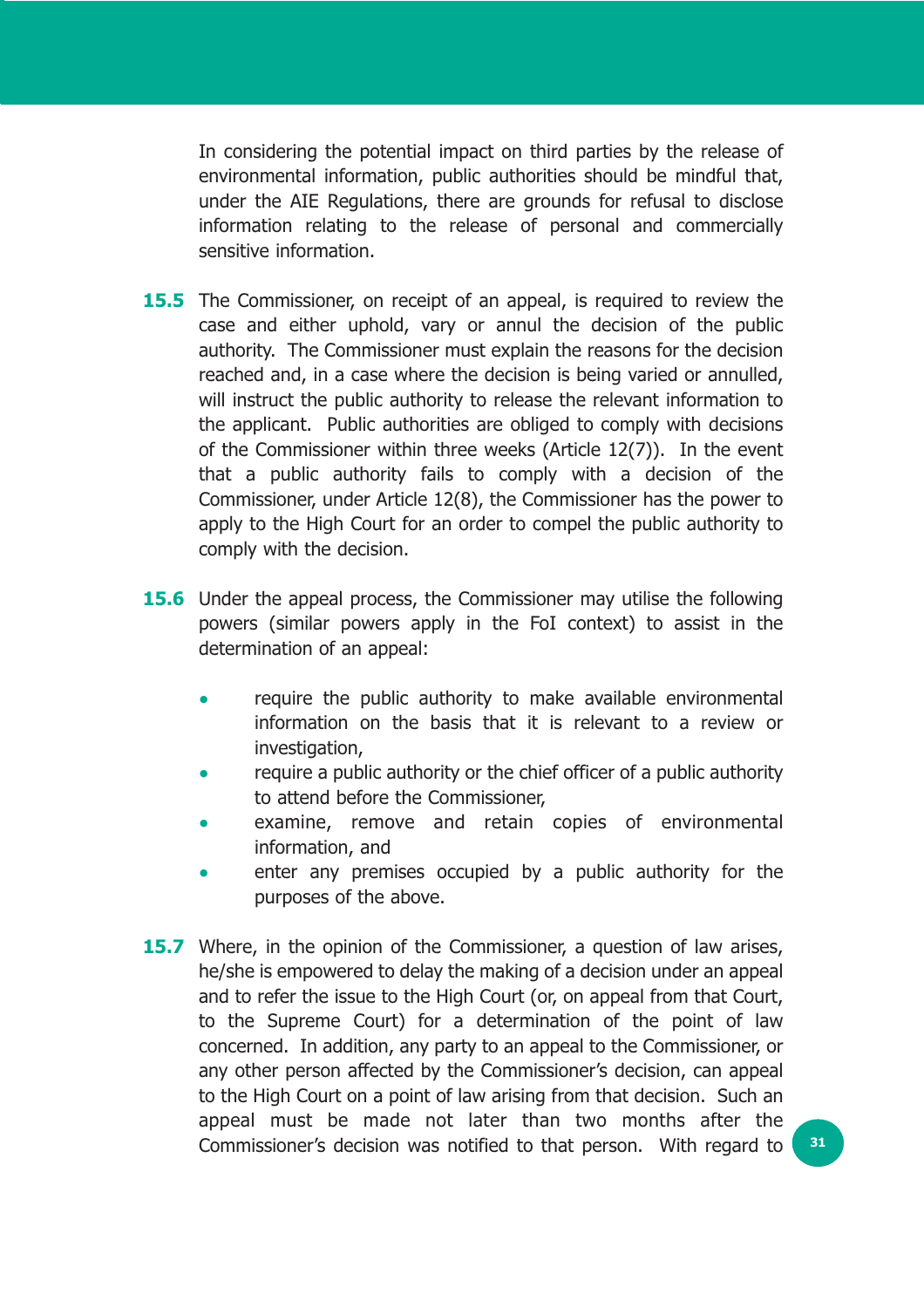the referral of questions of law to the High Court or Supreme Court by either the Commissioner, a party to an appeal to the Commissioner or any other person affected by the Commissioner's decision, the relevant court may order that some or all of the costs of the applicant or a third party be met by the public authority.

**15.8** Contact details for the Commissioner for Environmental Information are as follows:

Office of the Commissioner for Environmental Information, 18 Lower Leeson Street, Dublin 2.

Telephone: 01- 6395689

Further contact details and information on the Commissioner's Office are contained on the Office of the Information Commissioner (OIC) website at www.oic.ie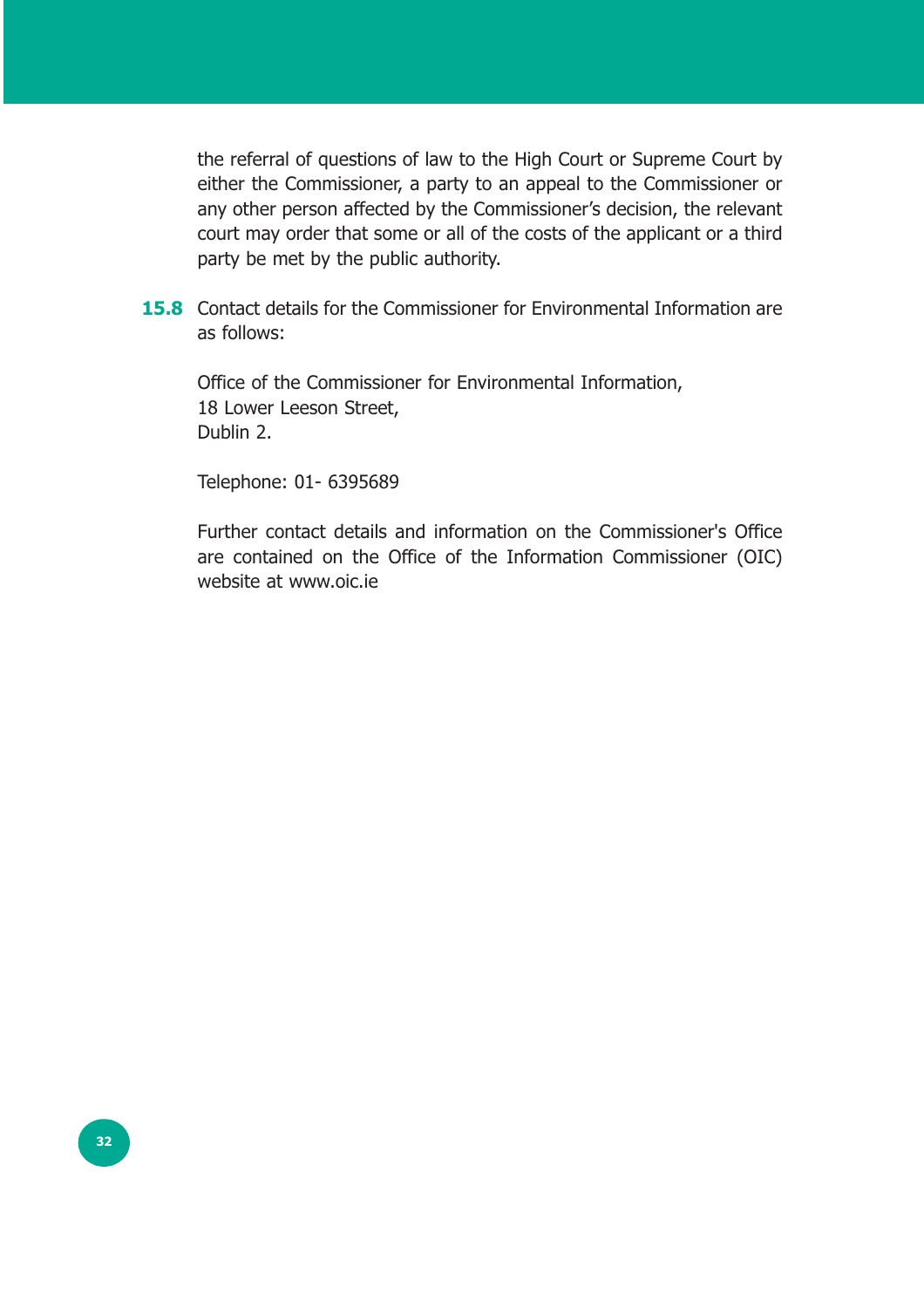#### **16. Fees**

- **16.1** Article 15 of the Regulations provides that public authorities may make a charge for supplying information but also provides that such a charge may not exceed an amount which is considered reasonable having regard to the actual cost of supplying the information requested. It should be noted that public authorities may not charge for the actual making of a request for environmental information, for access to registers or lists of environmental information or for the examination in situ of such information.
- **16.2** In general, it is to be expected that public authorities should adopt a policy in favour of providing information without charge as long as the costs involved to the authority are not significant. It would be reasonable to take account of the extent of the information being requested and the overall resources necessary to supply the environmental information in determining any charge that is made.
- **16.3** Public authorities must make publicly available a list of fees, if any, charged for provision of environmental information and the method by which those fees were calculated. Applicants should be informed of any charges (and details thereof) for the provision of the information they have requested.
- **16.4** A "reasonable" charge will vary depending on the volume of information to be released but could, for example, include the cost of staff or other costs connected with searching, retrieving, compiling or copying of the information. The charge may only relate to the supply of information, and charges should not be made for:
	- **•** provision of general advice on the information that is available,
	- **•** time expended on discussing a request, or
	- **•** determination of what information is discoverable.
- **16.5** No fee may be charged for the internal review process.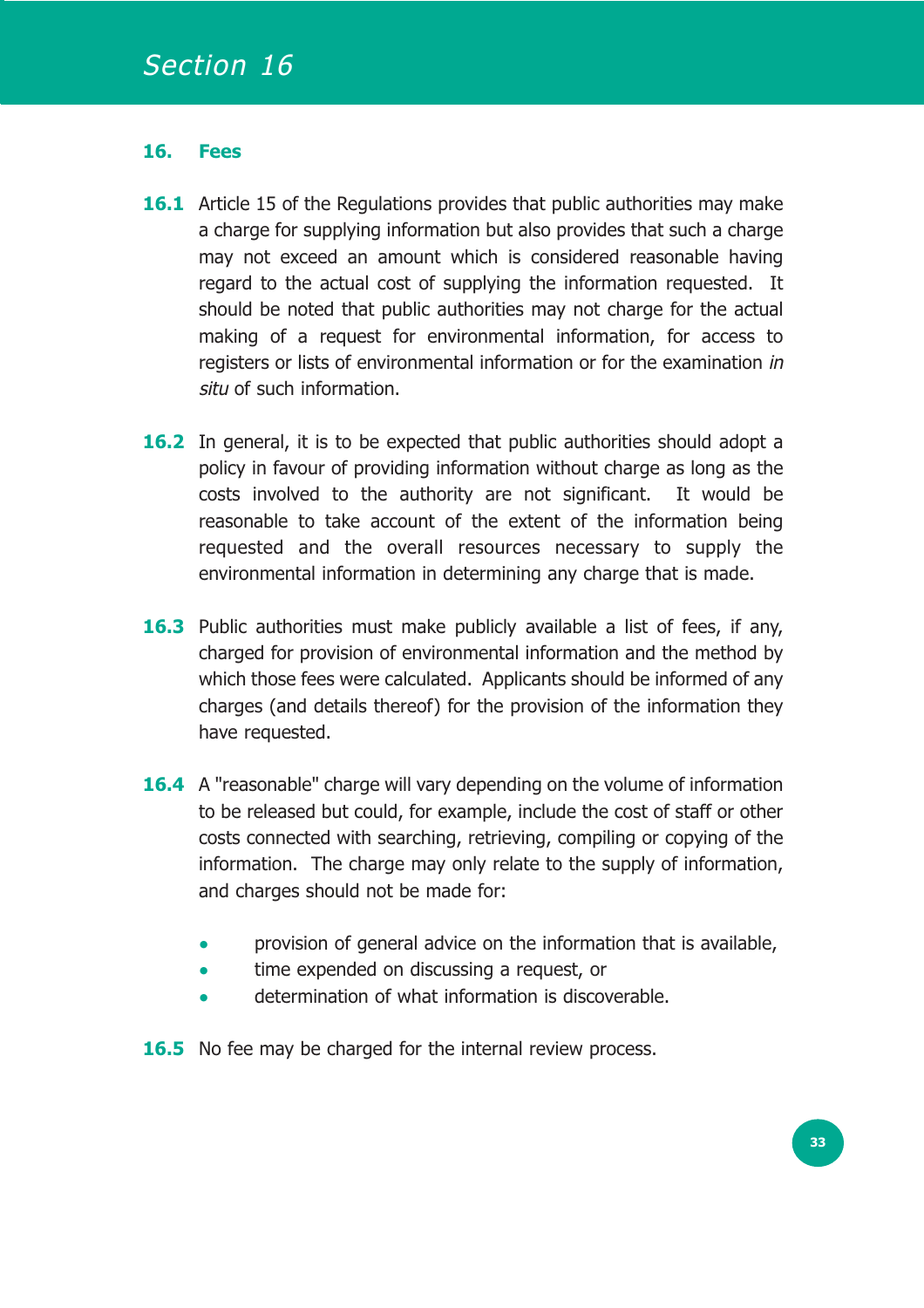**16.6** The AIE Regulations provide that a fee of €150 must be charged for an appeal to the Commissioner for Environmental Information. However, provision is also made for a reduced appeal fee of €50 for medical card holders and their dependents and also for people, not party to the original request for access to information, who are appealing a decision to release information which they believe will affect them.